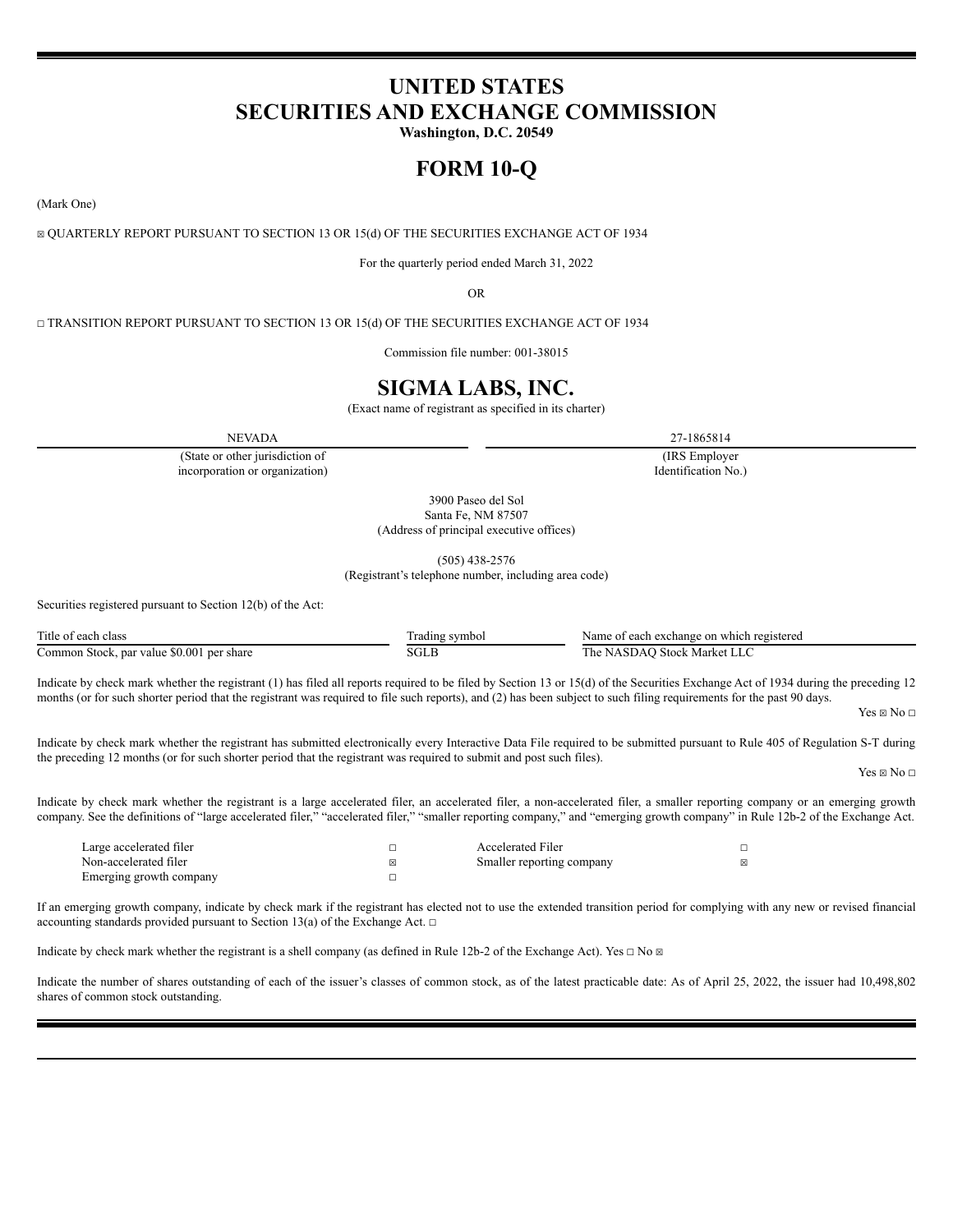# **SIGMA LABS, INC.**

# **FORM 10-Q**

# **TABLE OF CONTENTS**

| PART I - FINANCIAL INFORMATION                                                                |                |
|-----------------------------------------------------------------------------------------------|----------------|
| <b>ITEM 1. FINANCIAL STATEMENTS</b>                                                           | $\overline{3}$ |
| ITEM 2. MANAGEMENT'S DISCUSSION AND ANALYSIS OF FINANCIAL CONDITION AND RESULTS OF OPERATIONS | 15             |
| ITEM 3. QUANTITATIVE AND QUALITATIVE DISCLOSURES ABOUT MARKET RISK                            | 20             |
| <b>ITEM 4. CONTROLS AND PROCEDURES</b>                                                        | 20             |
| <b>PART II - OTHER INFORMATION</b>                                                            |                |
| <b>ITEM 1. LEGAL PROCEEDINGS</b>                                                              | 21             |
| <b>ITEM 1A. RISK FACTORS</b>                                                                  | 21             |
| ITEM 2. UNREGISTERED SALES OF EQUITY SECURITIES AND USE OF PROCEEDS.                          | 21             |
| <b>ITEM 3. DEFAULTS UPON SENIOR SECURITIES</b>                                                | 21             |
| <b>ITEM 4. MINE SAFETY DISCLOSURES</b>                                                        | 21             |
| <b>ITEM 5. OTHER INFORMATION</b>                                                              | 21             |
| <b>ITEM 6. EXHIBITS</b>                                                                       | 22             |
| <b>SIGNATURES</b>                                                                             | 23             |
| $\overline{2}$                                                                                |                |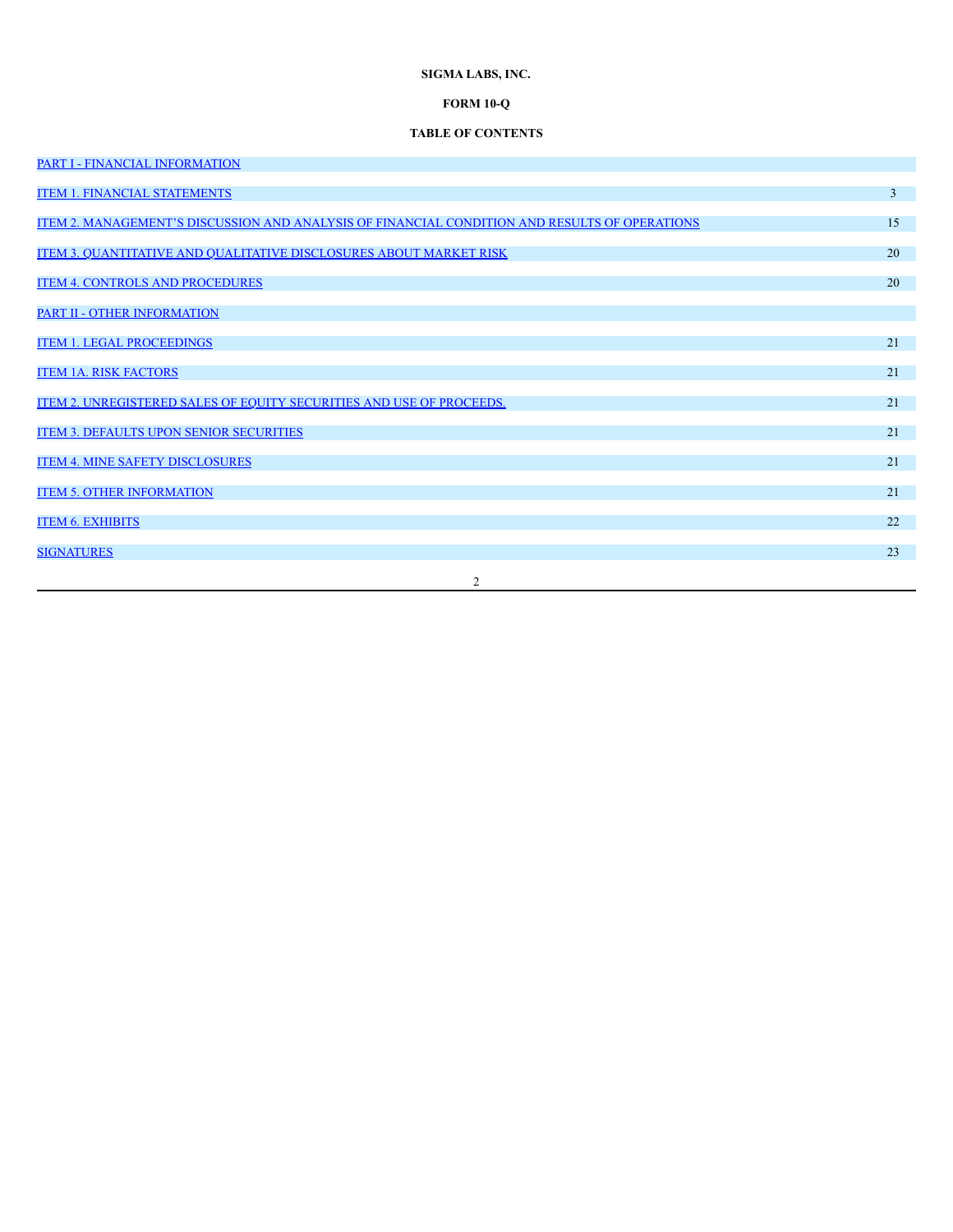## **PART I. FINANCIAL INFORMATION**

# <span id="page-2-1"></span><span id="page-2-0"></span>ITEM 1. FINANCIAL STATEMENTS.

## **Sigma Labs, Inc. Condensed Balance Sheets**

|                                                                                                                | March 31, 2022<br>(Unaudited) |                |              | December 31, 2021 |  |
|----------------------------------------------------------------------------------------------------------------|-------------------------------|----------------|--------------|-------------------|--|
| <b>ASSETS</b>                                                                                                  |                               |                |              |                   |  |
| <b>Current Assets:</b>                                                                                         |                               |                |              |                   |  |
| Cash                                                                                                           | $\mathbb{S}$                  | 9,277,929      | \$           | 11,447,047        |  |
| Accounts Receivable, net                                                                                       |                               | 261,022        |              | 412,192           |  |
| Inventory                                                                                                      |                               | 782,099        |              | 710,080           |  |
| Prepaid Assets                                                                                                 |                               | 165,274        |              | 114,278           |  |
| <b>Total Current Assets</b>                                                                                    |                               | 10.486.324     |              | 12,683,597        |  |
| <b>Other Assets:</b>                                                                                           |                               |                |              |                   |  |
| Property and Equipment, net                                                                                    |                               | 288,924        |              | 232,282           |  |
| Intangible Assets, net                                                                                         |                               | 978,984        |              | 925,111           |  |
| <b>Total Other Assets</b>                                                                                      |                               | 1,267,908      |              | 1,157,393         |  |
| <b>TOTAL ASSETS</b>                                                                                            | S                             | 11,754,232     | S            | 13,840,990        |  |
| <b>LIABILITIES AND STOCKHOLDERS' EQUITY</b>                                                                    |                               |                |              |                   |  |
| <b>Current Liabilities:</b>                                                                                    |                               |                |              |                   |  |
| <b>Accounts Payable</b>                                                                                        | \$                            | 320,547        | $\mathbb{S}$ | 206,442           |  |
| Deferred Revenue                                                                                               |                               | 160,276        |              | 148,855           |  |
| <b>Accrued Expenses</b>                                                                                        |                               | 416,643        |              | 625,942           |  |
| <b>Total Current Liabilities</b>                                                                               |                               | 897,466        |              | 981,239           |  |
| <b>TOTAL LIABILITIES</b>                                                                                       |                               | 897,466        |              | 981,239           |  |
|                                                                                                                |                               |                |              |                   |  |
| <b>Stockholders' Equity</b>                                                                                    |                               |                |              |                   |  |
| Preferred Stock, \$0.001 par; 10,000,000 shares authorized; 465 shares issued and outstanding,<br>respectively |                               |                |              |                   |  |
| Common Stock, \$0.001 par; 24,000,000 shares authorized; 10,498,802 shares issued and outstanding,             |                               |                |              |                   |  |
| respectively                                                                                                   |                               | 10,499         |              | 10,499            |  |
| Additional Paid-In Capital                                                                                     |                               | 53,661,061     |              | 53,442,431        |  |
| <b>Accumulated Deficit</b>                                                                                     |                               | (42, 814, 795) |              | (40, 593, 180)    |  |
| <b>Total Stockholders' Equity</b>                                                                              |                               | 10.856,766     |              | 12,859,751        |  |
| <b>TOTAL LIABILITIES AND STOCKHOLDERS' EQUITY</b>                                                              | \$                            | 11,754,232     | \$           | 13,840,990        |  |

See accompanying notes to condensed financial statements.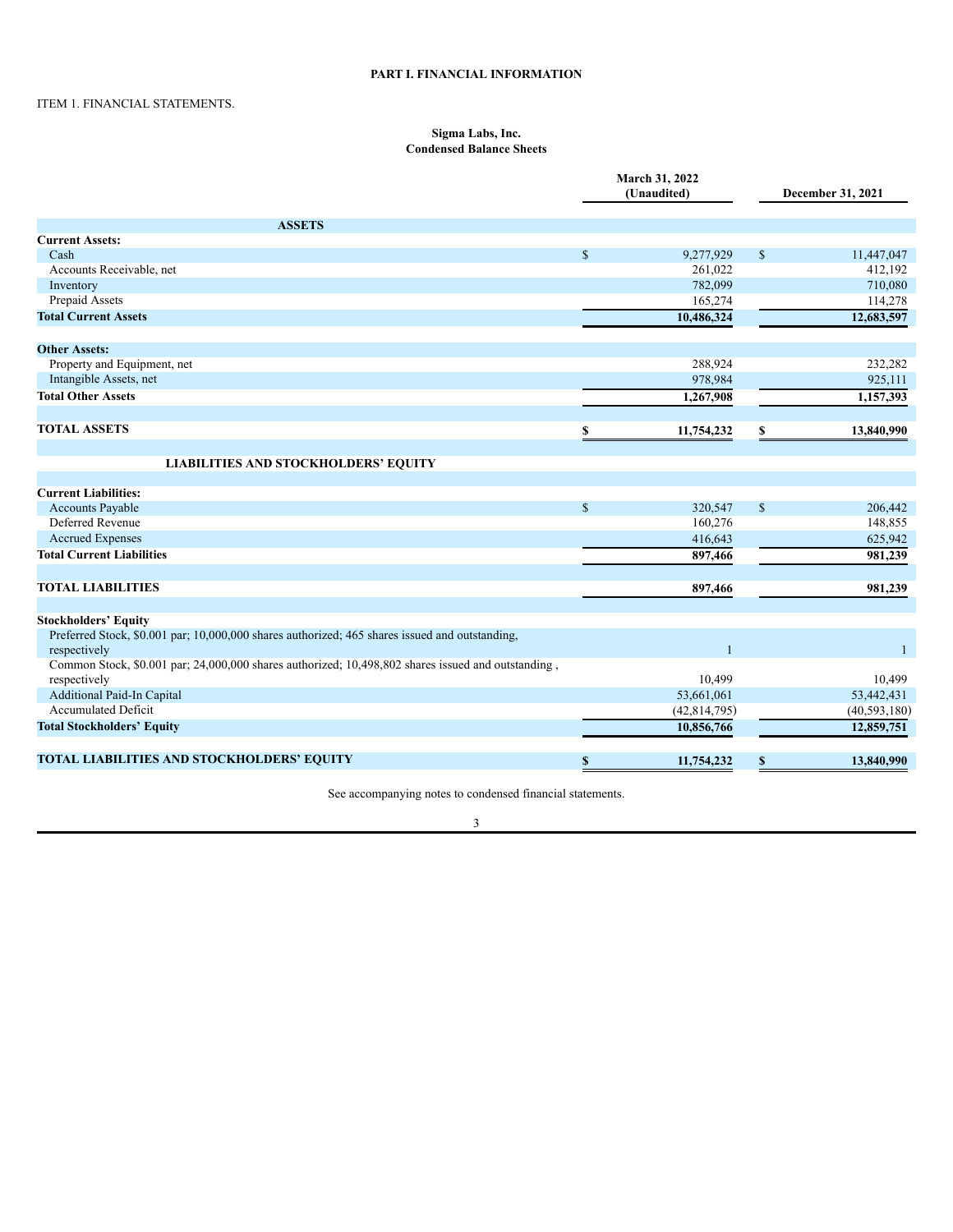### **Sigma Labs, Inc. Condensed Statements of Operations (Unaudited)**

|                                                                   |               |                | <b>Three Months Ended</b> |                |
|-------------------------------------------------------------------|---------------|----------------|---------------------------|----------------|
|                                                                   |               | March 31, 2022 |                           | March 31, 2021 |
| <b>REVENUES</b>                                                   | <sup>\$</sup> | 51,844         | $\mathbf{s}$              | 458,140        |
| <b>COST OF REVENUE</b>                                            |               | 40,091         |                           | 128,331        |
| <b>GROSS PROFIT</b>                                               |               | 11,753         |                           | 329,809        |
| <b>OPERATING EXPENSES:</b>                                        |               |                |                           |                |
| Salaries & Benefits                                               |               | 1,292,010      |                           | 847,171        |
| Stock-Based Compensation                                          |               | 170,976        |                           | 117,477        |
| Operations and R&D Costs                                          |               | 143,418        |                           | 196,340        |
| Investor & Public Relations                                       |               | 94,326         |                           | 108,341        |
| Organization Costs                                                |               | 58,749         |                           | 77,616         |
| Legal & Professional Service Fees                                 |               | 211,416        |                           | 176,847        |
| Office Expenses                                                   |               | 205,432        |                           | 148,225        |
| Depreciation & Amortization                                       |               | 31,584         |                           | 23,031         |
| Other Operating Expenses                                          |               | 87,787         |                           | 86,356         |
| <b>Total Operating Expenses</b>                                   |               | 2,295,698      |                           | 1,781,404      |
| <b>LOSS FROM OPERATIONS</b>                                       |               | (2, 283, 945)  |                           | (1,451,595)    |
| <b>OTHER INCOME (EXPENSE)</b>                                     |               |                |                           |                |
| Interest Income                                                   |               | 1,571          |                           | 55             |
| Gain on Derivative Liability                                      |               |                |                           | 802,285        |
| <b>State Incentives</b>                                           |               | 76,628         |                           |                |
| <b>Exchange Rate Loss</b>                                         |               | (330)          |                           | (51)           |
| <b>Interest Expense</b>                                           |               | (1,319)        |                           | (1,353)        |
| <b>Total Other Income (Expense)</b>                               |               | 76,550         |                           | 800,936        |
| <b>LOSS BEFORE PROVISION FOR INCOME TAXES</b>                     |               | (2,207,395)    |                           | (650, 659)     |
| <b>Provision for Income Taxes</b>                                 |               | $\sim$         |                           |                |
| <b>Net Loss</b>                                                   | \$            | (2,207,395)    | \$                        | (650, 659)     |
| Preferred Dividends                                               |               | (14,220)       |                           | (60,908)       |
|                                                                   |               |                |                           |                |
| Net Loss Applicable to Common Stockholders                        | $\mathbf{s}$  | (2,221,615)    | $\boldsymbol{s}$          | (711, 567)     |
| Net Loss per Common Share - Basic and Diluted                     | $\mathbf{s}$  | (0.21)         | $\boldsymbol{s}$          | (0.09)         |
| Weighted Average Number of Shares Outstanding - Basic and Diluted |               | 10,498,802     |                           | 7,790,121      |
|                                                                   |               |                |                           |                |

See accompanying notes to condensed financial statements.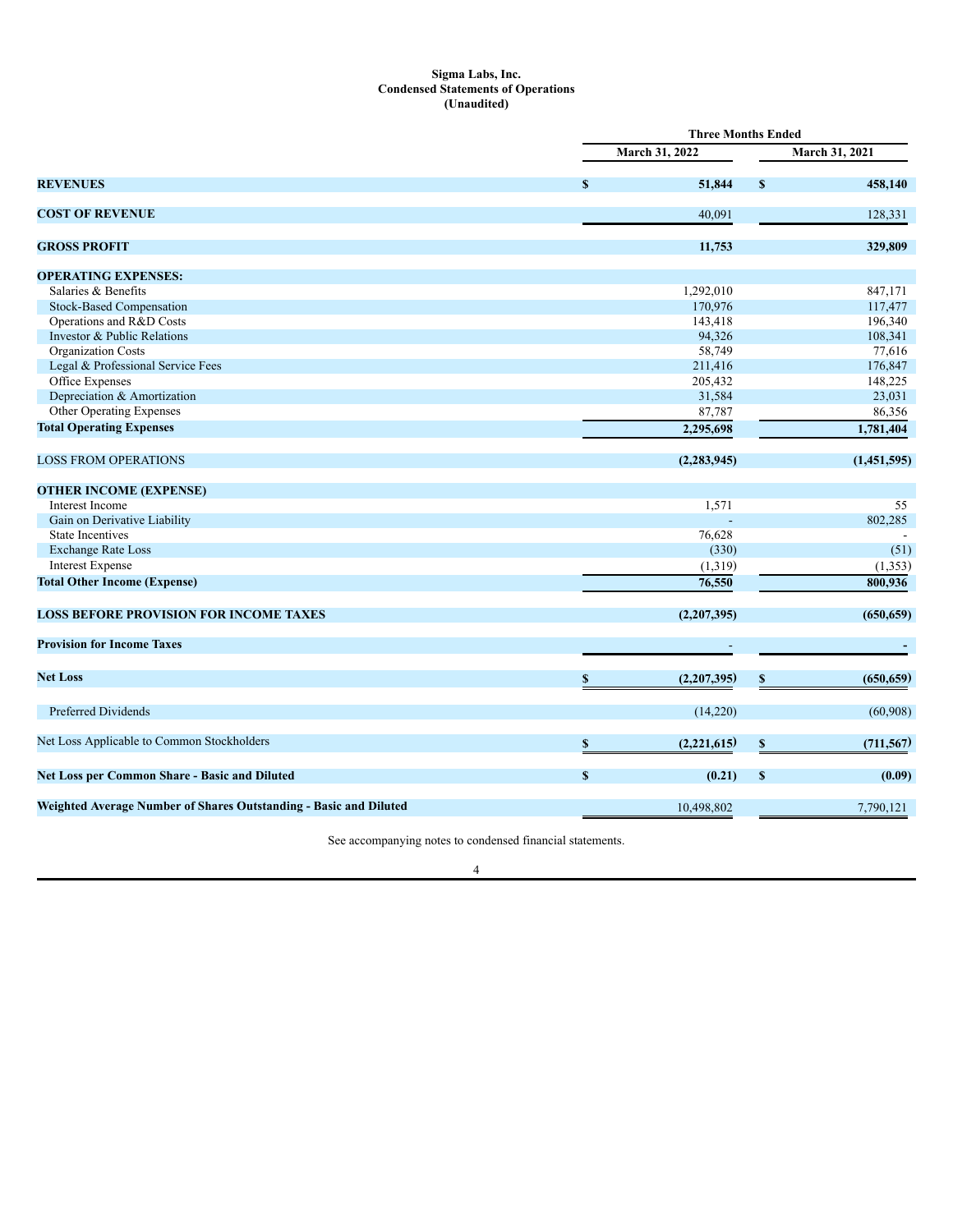### **Sigma Labs, Inc. Statement of Stockholders' Equity For The Quarters Ended March 31, 2022 and March 31, 2021 (Unaudited)**

|                                                 | <b>Preferred Stock</b>       |                                  |                              | Additional<br>Common Stock |                          |                          |              |
|-------------------------------------------------|------------------------------|----------------------------------|------------------------------|----------------------------|--------------------------|--------------------------|--------------|
|                                                 | <b>Shares</b><br>Outstanding | <b>Preferred</b><br><b>Stock</b> | <b>Shares</b><br>Outstanding | Common<br><b>Stock</b>     | Paid-in<br>Capital       | Accumulated<br>Deficit   | Total        |
| Balances, December 31, 2021                     | 465                          |                                  | 10,498,802                   | 10.499                     | \$53,442,431             | (40,593,180)             | \$12,859,751 |
| Net Loss                                        |                              |                                  | $\overline{\phantom{a}}$     |                            | $\overline{\phantom{0}}$ | (2,207,395)              | (2,207,395)  |
| Preferred Stock Dividends                       |                              |                                  |                              |                            | 14.220                   | (14,220)                 |              |
| Common Shares Issued for Third Party Services   | ۰.                           | $\overline{\phantom{a}}$         | $\overline{\phantom{a}}$     |                            | 11.713                   |                          | 11,713       |
| Stock Options Awarded to Directors for Services | ۰                            |                                  | ۰                            | ۰                          | 21.721                   | $\overline{\phantom{a}}$ | 21.721       |
| <b>Stock Options Awarded to Employees</b>       |                              |                                  |                              |                            | 170,976                  |                          | 170,976      |
|                                                 |                              |                                  |                              |                            |                          |                          |              |
| Balances, March 31, 2022                        | 465                          |                                  | 10.498.802                   | 10.499                     | 53.661.061               | (42, 814, 795)           | 10,856,766   |

|                                                  | <b>Preferred Stock</b>       |     | <b>Common Stock</b>       |                              | Additional |                 |                    |                          |              |
|--------------------------------------------------|------------------------------|-----|---------------------------|------------------------------|------------|-----------------|--------------------|--------------------------|--------------|
|                                                  | <b>Shares</b><br>Outstanding |     | Preferred<br><b>Stock</b> | <b>Shares</b><br>Outstanding |            | Common<br>Stock | Paid-in<br>Capital | Accumulated<br>Deficit   | Total        |
| Balances,                                        |                              |     |                           |                              |            |                 |                    |                          |              |
| December 31, 2020                                | 715                          | \$. |                           | 5,995,320                    |            | 5,995           | \$38,262,744       | \$ (33,105,008)          | \$5,163,732  |
| Net Loss                                         |                              |     |                           |                              |            |                 |                    | (650, 659)               | (650, 659)   |
| Common Shares Sold in Public Offerings           |                              |     | $\overline{\phantom{a}}$  | 3,901,783                    |            | 3,902           | 14,865,997         | $\overline{\phantom{a}}$ | 14,869,899   |
| Derivative Liability Value on Issuance Date      | ۰.                           |     | $\overline{\phantom{a}}$  |                              |            |                 | (5,708,212)        | $\sim$                   | (5,708,212)  |
| Common Shares issued for Exercise of Warrants    |                              |     | $\overline{\phantom{a}}$  | 475,995                      |            | 476             | 1,135,534          | ۰                        | 1,136,010    |
| Preferred Stock Dividends                        |                              |     |                           | 19,000                       |            | 19              | 60,889             | (60,908)                 |              |
| Common Shares Issued for Conversion of Preferred |                              |     |                           |                              |            |                 |                    |                          |              |
| <b>Shares</b>                                    | (250)                        |     |                           | 100,000                      |            | 100             | (100)              |                          |              |
| Common Shares Issued for Third Party Services    |                              |     |                           | .500                         |            |                 | 30,979             | $\blacksquare$           | 30,981       |
| Stock Options Awarded to Directors for Services  |                              |     |                           |                              |            | ÷               | 61,471             | ۰                        | 61,471       |
| <b>Stock Options Awarded to Employees</b>        | $\overline{\phantom{a}}$     |     |                           | $\overline{\phantom{a}}$     |            |                 | 117,477            | $\overline{\phantom{a}}$ | 117,477      |
| <b>Offering Costs</b>                            |                              |     |                           |                              |            |                 | (1,600,967)        |                          | (1,600,967)  |
| Balances, March 31, 2021                         | 465                          |     |                           | 10,493,598                   |            | 10,494          | \$47,225,812       | \$ (33,816,575)          | \$13,419,732 |

See accompanying notes to condensed financial statements.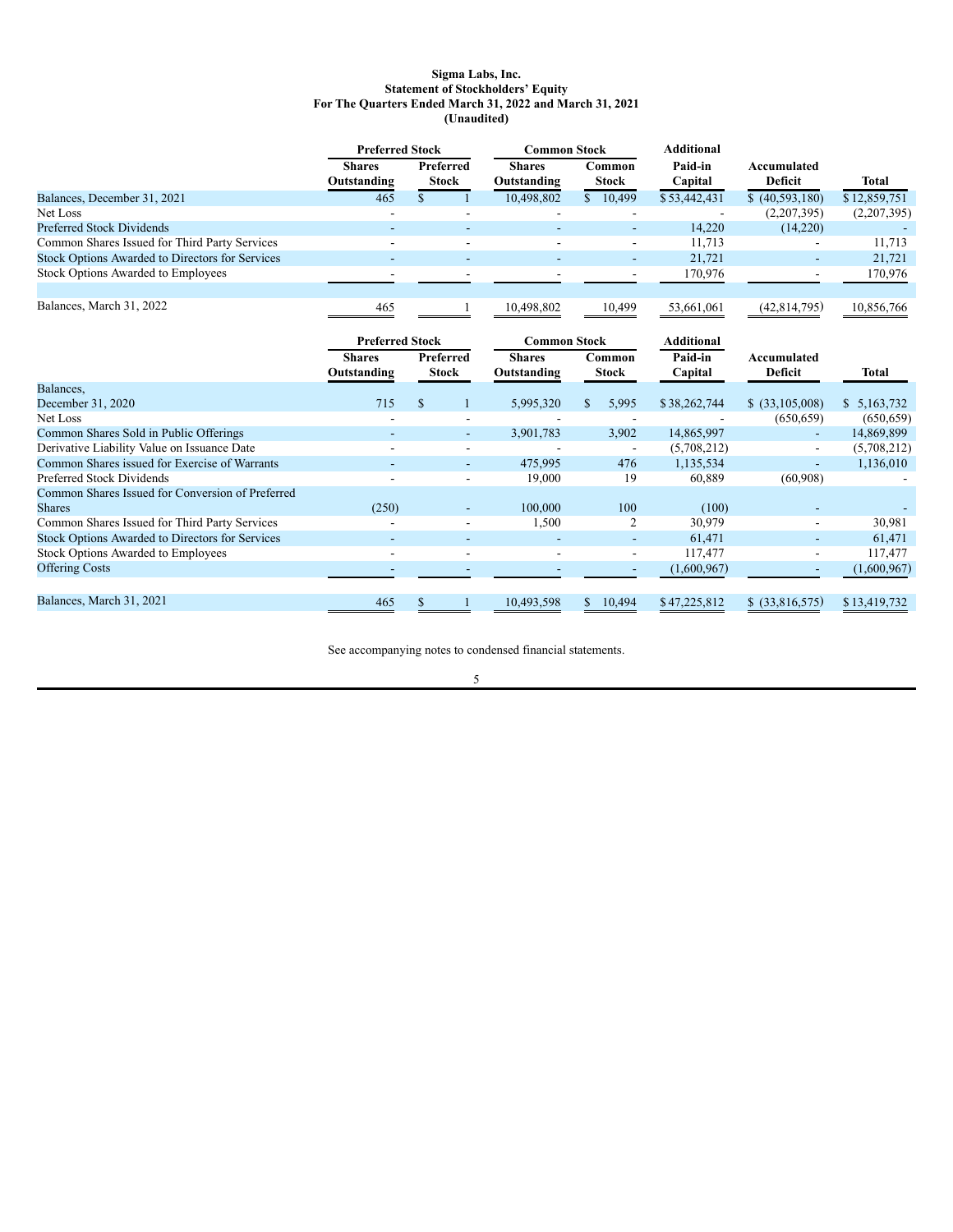### **Sigma Labs, Inc. Condensed Statements of Cash Flows (Unaudited)**

|                                                                             | <b>Three Months Ended</b> |                        |  |
|-----------------------------------------------------------------------------|---------------------------|------------------------|--|
|                                                                             | March 31, 2022            | March 31, 2021         |  |
| <b>OPERATING ACTIVITIES</b>                                                 |                           |                        |  |
| <b>Net Loss</b>                                                             | (2,207,395)<br>\$         | (650, 659)<br><b>S</b> |  |
| Adjustments to reconcile Net Loss to Net Cash used in operating activities: |                           |                        |  |
| <b>Noncash Expenses:</b>                                                    |                           |                        |  |
| Depreciation and Amortization                                               | 31,584                    | 23,031                 |  |
| Gain on Derivative Liability                                                |                           | (802, 285)             |  |
| <b>Stock Based Compensation Employees</b>                                   | 170,976                   | 117,477                |  |
| Stock Based Compensation - Third Party Services                             | 11,713                    | 30,981                 |  |
| <b>Stock Based Compensation - Directors</b>                                 | 21,721                    | 61,471                 |  |
| Change in assets and liabilities:                                           |                           |                        |  |
| <b>Accounts Receivable</b>                                                  | 151,170                   | (56, 488)              |  |
| Inventory                                                                   | (72,019)                  | (88, 129)              |  |
| Prepaid Assets                                                              | (50,996)                  | (44, 718)              |  |
| Accounts Payable                                                            | 114,105                   | 151,500                |  |
| Deferred Revenue                                                            | 11,421                    | (1, 540)               |  |
| <b>Accrued Expenses</b>                                                     | (209, 299)                | 18,773                 |  |
| NET CASH USED IN OPERATING ACTIVITIES                                       | (2,027,019)               | (1,240,586)            |  |
|                                                                             |                           |                        |  |
| <b>INVESTING ACTIVITIES</b>                                                 |                           |                        |  |
| Purchase of Property and Equipment                                          | (83, 248)                 | (5,350)                |  |
| Purchase of Intangible Assets                                               | (58, 851)                 | (16,619)               |  |
| <b>NET CASH USED IN INVESTING ACTIVITIES</b>                                | (142,099)                 | (21,969)               |  |
| <b>FINANCING ACTIVITIES</b>                                                 |                           |                        |  |
| Gross Proceeds from Public and Private Issuances of Securities              |                           | 14,869,899             |  |
| Less Offering Costs                                                         |                           | (1,600,967)            |  |
| Proceeds from Exercise of Warrants                                          |                           | 1,136,010              |  |
| NET CASH PROVIDED BY FINANCING ACTIVITIES                                   |                           |                        |  |
|                                                                             |                           | 14,404,942             |  |
| <b>NET CHANGE IN CASH FOR PERIOD</b>                                        | (2,169,118)               | 13,142,387             |  |
| <b>CASH AT BEGINNING OF PERIOD</b>                                          | 11,447,047                | 3,700,814              |  |
|                                                                             |                           |                        |  |
| <b>CASH AT END OF PERIOD</b>                                                | 9,277,929                 | 16,843,201             |  |
| <b>Supplemental Disclosures:</b>                                            |                           |                        |  |
| Noncash investing and financing activities disclosure:                      |                           |                        |  |
| Issuance of Common Shares for Preferred Dividends                           | 14,220                    | 60.908                 |  |
| Other noncash operating activities disclosure:                              |                           |                        |  |
| Issuance of Securities for Services                                         | 33,434                    | 92,452                 |  |
| Disclosure of cash paid for:                                                |                           |                        |  |
| Interest                                                                    | \$<br>1,319               | 1,353                  |  |
| <b>Income Taxes</b>                                                         | $\overline{\mathbb{S}}$   | $\mathbf{s}$           |  |

See accompanying notes to condensed financial statements.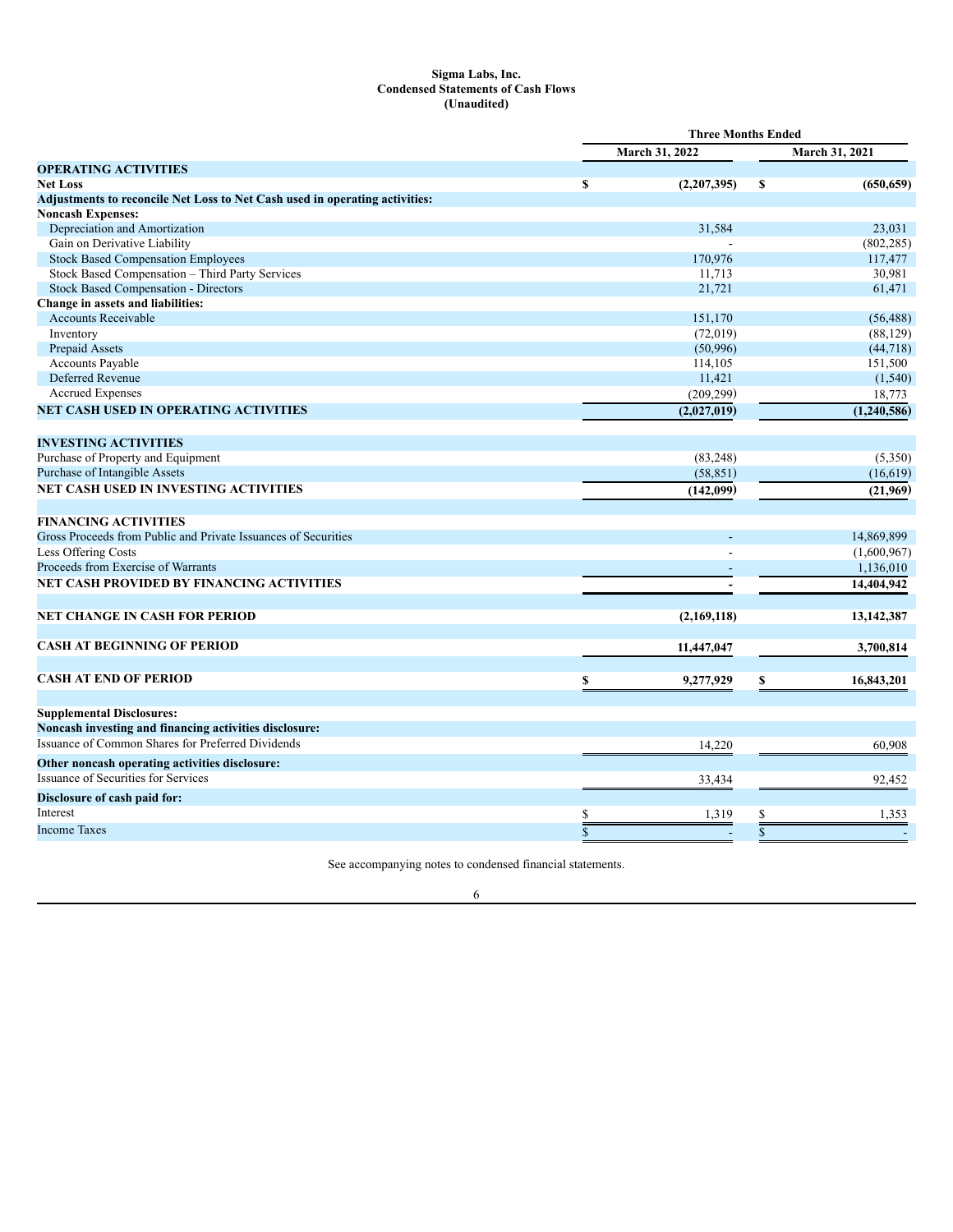# **SIGMA LABS, INC. NOTES TO UNAUDITED CONDENSED FINANCIAL STATEMENTS MARCH 31, 2022**

(Unaudited)

### **NOTE 1 - Summary of Significant Accounting Policies**

**Nature of Business** -Sigma Labs, Inc., a Nevada corporation, was founded by a group of scientists, engineers and businessmen to develop and commercialize novel and unique manufacturing and materials technologies. Sigma believes that some of these technologies will fundamentally redefine conventional quality assurance and process control practices by embedding them into the manufacturing processes in real time, enabling process intervention and ultimately leading to closed loop process control. The Company anticipates that its core technologies will allow its clientele to combine advanced manufacturing quality assurance and process control protocols with novel materials to achieve breakthrough product potential in many industries including aerospace, defense, oil and gas, bio-medical, and power generation. The terms the "Company," "Sigma," "we," "us" and "our" refer to Sigma Labs, Inc.

**Basis of Presentation** - The accompanying financial statements have been prepared by the Company in accordance with Generally Accepted Accounting Principles ("GAAP") in the United States of America. In the opinion of management, all adjustments (which include only normal recurring adjustments) necessary to present fairly the financial position, results of operations and cash flows at March 31, 2022 and 2021 and for the periods then ended have been made. Certain information and footnote disclosures normally included in financial statements prepared in accordance with GAAP have been condensed or omitted. The Company suggests these condensed financial statements be read in conjunction with the December 31, 2021 audited financial statements and notes thereto included in the Company's Annual Report on Form 10-K. The results of operations for the periods ended March 31, 2022 and 2021 are not necessarily indicative of the operating results for the full year.

**Reclassification** - Certain amounts in prior-period financial statements have been reclassified for comparative purposes to conform to presentation in the current-period financial statements.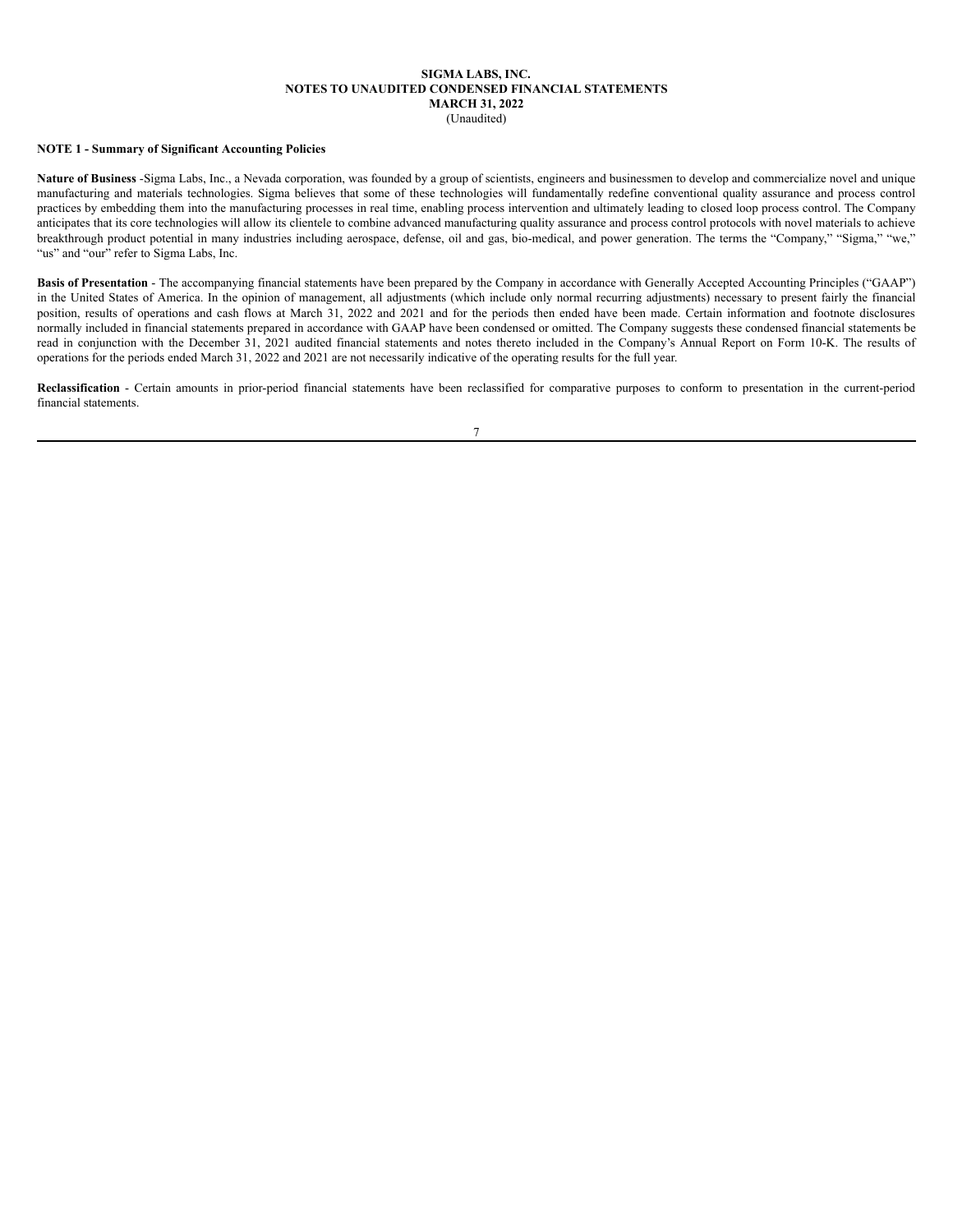**Fair Value of Financial Instruments** - The carrying amounts reported in the balance sheets for the cash and cash equivalents, receivables, accounts payable, and accrued liabilities each qualify as financial instruments and are a reasonable estimate of fair value because of the short period of time between the origination of such instruments and their expected realization and their current market rate of interest.

The Company does not use derivative instruments for hedging of market risk or for trading or speculative purposes. On March 26, 2021, the Company closed an offering in which it issued warrants to purchase an aggregate of 2,190,000 shares of common stock in a private placement concurrently with a registered direct offering of our common stock The warrants became exercisable on May 24, 2021, the date the Company obtained stockholder approval to increase its authorized common shares from 12,000,000 to 24,000,000 and will expire two years after the initial exercise date.

Pursuant to ASC 815-40-25-10, because the Company did not have sufficient authorized and unissued shares of common stock available to settle the warrants at the issue date, such warrants were accounted for as a derivative liability. For the three months ended March 31, 2021, the Company recorded a gain of \$802,285 due to the change in the fair value of the derivative liability as measured on a recurring basis. On May 24, 2021, upon receiving shareholder approval to increase its authorized common shares, the Company reclassified the warrant liability to equity pursuant to ASC 815.40.35.8.

**Loss Per Share** – The computation of loss per share is based on the weighted average number of shares outstanding during the period in accordance with ASC Topic No. 260, "Earnings Per Share." Shares underlying the Company's outstanding warrants, options and preferred shares were excluded due to the anti-dilutive effect they would have on the computation. At March 31, 2022 and 2021, the Company had the following common shares underlying these instruments:

|                                |           | Three Months Ended March 31, |  |  |  |
|--------------------------------|-----------|------------------------------|--|--|--|
|                                | 2022      | 2021                         |  |  |  |
| Warrants                       | 3,825,781 | 1,797,931                    |  |  |  |
| <b>Stock Options</b>           | 1,547,797 | 856,082                      |  |  |  |
| Preferred Stock                | 148.918   | 124.483                      |  |  |  |
| Total Underlying Common Shares | 5,522,496 | 2,778,496                    |  |  |  |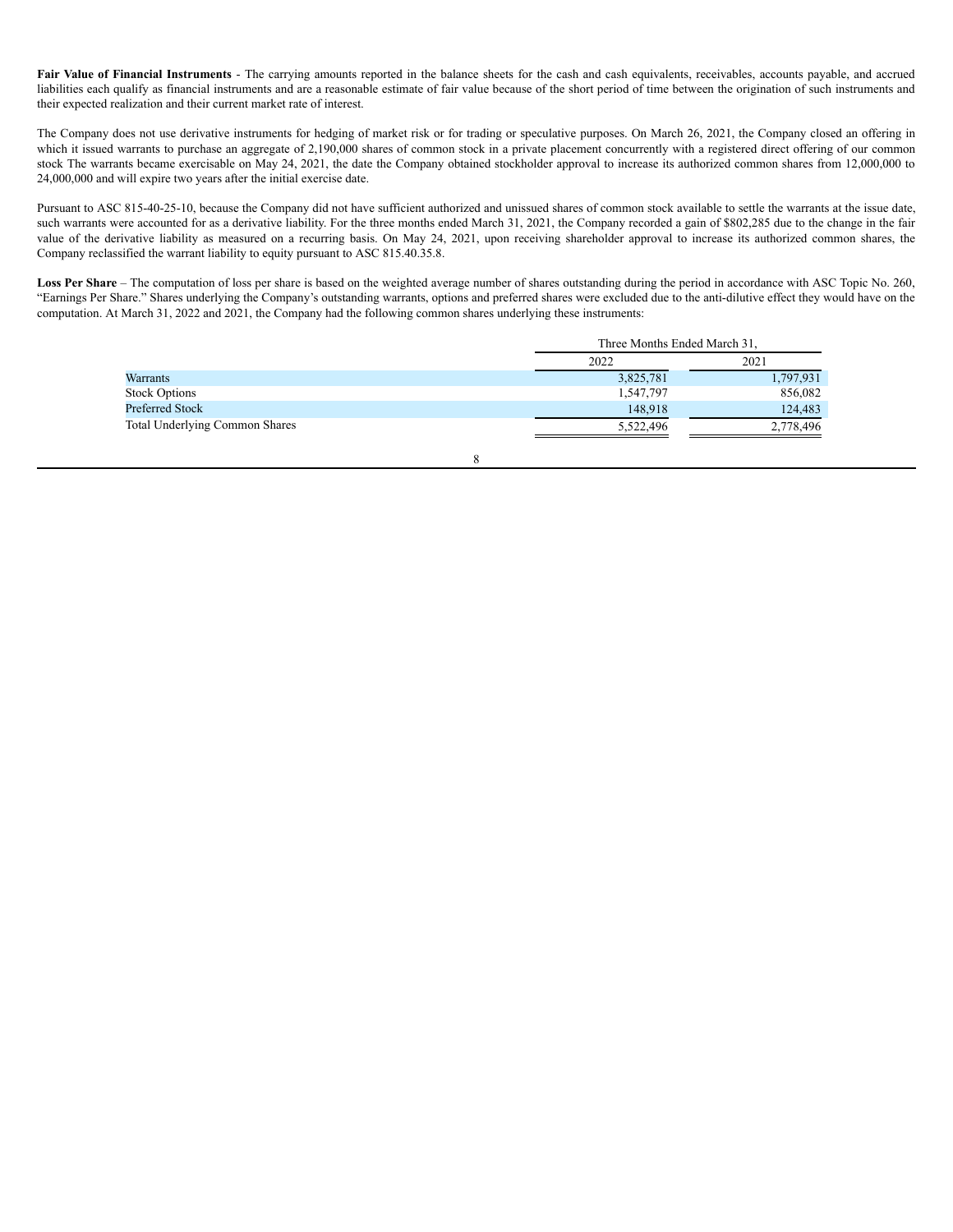The following data shows the amounts used in computing loss per share and the effect on income and the weighted average number of shares of dilutive potential common stock for the periods ended March 31, 2022 and 2021:

|                                                                                                                | Three Months Ended March 31 |             |    |            |  |
|----------------------------------------------------------------------------------------------------------------|-----------------------------|-------------|----|------------|--|
|                                                                                                                |                             | 2022        |    | 2021       |  |
| Net Loss per Common Share - Basic and Diluted                                                                  | S                           | (0.21)      | -8 | (0.09)     |  |
| Loss from continuing operations available to common stockholders                                               |                             |             |    |            |  |
| (numerator)                                                                                                    |                             | (2,221,615) |    | (711, 567) |  |
|                                                                                                                |                             |             |    |            |  |
| Weighted average number of common shares outstanding used in loss per<br>share during the period (denominator) |                             | 10,498,802  |    | 7.790.121  |  |

**Accounting Estimates** - The preparation of financial statements in conformity with GAAP requires management to make estimates and assumptions that affect certain reported amounts of assets and liabilities, the disclosures of contingent assets and liabilities at the date of the financial statements, and the reported amounts of revenues and expenses during the reporting period. Actual results could differ from those estimated by management. Significant accounting estimates that may materially change in the near future are impairment of long-lived assets, values of stock compensation awards and stock equivalents granted as offering costs, and allowance for bad debts and inventory obsolescence.

### **NOTE 2 – Inventory**

At March 31, 2022 and December 31, 2021, the Company's inventory was comprised of:

|                        | <b>March 31, 2022</b> | <b>December 31, 2021</b> |
|------------------------|-----------------------|--------------------------|
| <b>Raw Materials</b>   | 204,303               | 202,015                  |
| Work in Process        | 251,580               | 224,079                  |
| <b>Finished Goods</b>  | 326.216               | 283,986                  |
| <b>Total Inventory</b> | 782,099               | 710,080                  |

### **NOTE 3 – Deferral of Social Security Tax Payments**

Pursuant to sections 2302(a)(1) and (a)(2) of the CARES Act, the Company has elected to defer payments of its share of Social Security tax due during the "payroll tax deferral period." The payroll tax deferral period began on March 27, 2020 and ended on December 31, 2020. At March 31, 2022, the total remaining amount of the deferral was \$37,728. Per the terms of the deferral program, such amount is due by December 31, 2022, at 0% interest.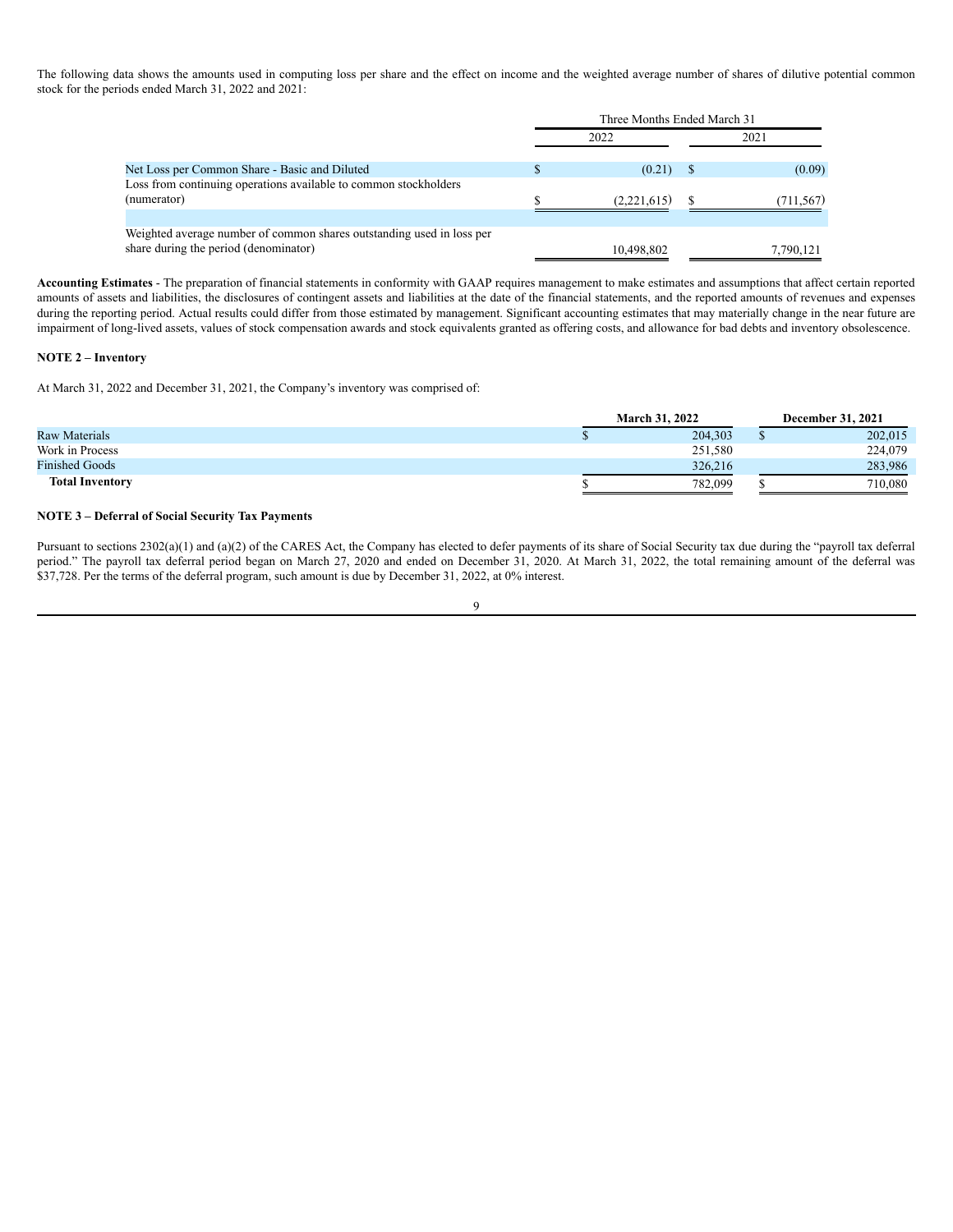### **NOTE 4 - Stockholders' Equity**

#### **Common Stock**

In January 2021, the Company closed a public offering of its securities in which it issued 1,711,783 shares of common stock at a price of \$3.00 per share, resulting in net proceeds of approximately \$4,532,445 after deducting underwriting commissions and other offering expenses payable by the Company. Pursuant to the Underwriting Agreement, the Company also issued to the Underwriter or its designee warrants to purchase 136,943 shares of common stock. Such warrants have a term of five years and an exercise price of \$3.75 per share.

In February 2021, the Company issued 263,200 shares of common stock pursuant to the exercise of warrants issued in our January 2020 private placement.

In March 2021, the Company issued 119,000 shares of common stock in exchange for the conversion of 250 shares of Series D Convertible Preferred Stock, including 19,000 shares of common stock as in-kind payment of preferred stock dividends. Also in March 2021, the company issued 191,204 shares of common stock pursuant to the exercise of warrants issued in our April 2020 offering, and 21,591 shares of common stock issued pursuant to the cashless exercise of placement agent warrants.

In March 2021, the Company closed a public offering of its securities in which it issued 2,190,000 shares of common stock at \$4.445 per share, resulting in net proceeds to the Company of approximately \$8,736,487 after deducting placement agent commissions and other offering costs payable by the Company. Pursuant to the Purchase Agreement, the purchasers severally agreed to vote the shares of common stock purchased under the Purchase Agreement in favor of any resolution presented to the stockholders of the Company for the purpose of obtaining approval of an increase in the authorized shares of the Company's Common Stock from 12,000,000 to 24,000,000 shares ("Stockholder Approval"). In a concurrent private placement under the Purchase Agreement, the Company issued to the purchasers warrants ("Warrants") to purchase an aggregate of 2,190,000 shares of Common Stock at an exercise price of \$4.32 per share. Each Warrant became exercisable commencing May 24, 2021, the date the Company obtained Stockholder Approval and will expire two years after the initial exercise date. The Company also issued to designees of the Placement Agent warrants to purchase up to 175,200 shares of Common Stock (the "Placement Agent Warrants") constituting 8% of the aggregate number of shares of Common Stock sold in the public offering, The Placement Agent Warrants have substantially the same terms as the Warrants, except that the Placement Agent Warrants have an exercise price equal to 125% of the offering price per share (or \$5.55625 per share). Upon any exercise of the Warrants for cash, we have also agreed to pay the Placement Agent warrants to purchase 8.0% of the number of shares of our Common Stock issued upon such exercise.

In March 2021, Company issued 1,500 shares of common stock valued at \$4.99 per share to an investor relations firm previously engaged by the Company as partial compensation for services rendered.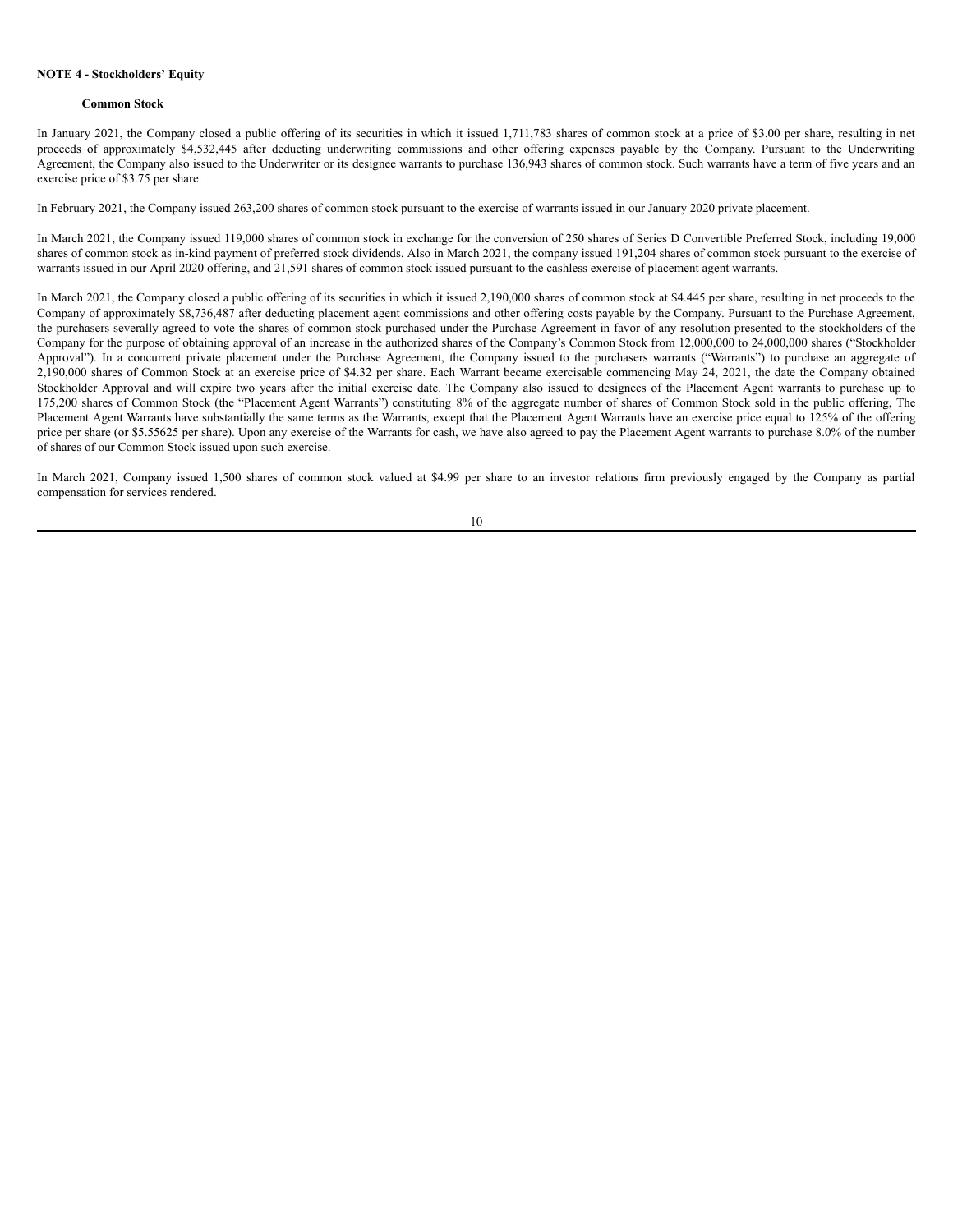### **Preferred Stock**

The Company is authorized to issue 10,000,000 shares of preferred stock, \$0.001 par value. 465 shares of preferred stock were issued and outstanding at March 31, 2022 and December 31,2021, respectively.

In January 2020, the Company entered into a Securities Purchase Agreement (the "SPA") with certain institutional investors (the "Institutional Private Placement"). Pursuant to the SPA, the Company issued and sold 1,640 shares of the Company's newly created Series D Convertible Preferred Stock (the "Series D Preferred Stock") at an initial stated value of \$1,000 per share (the "Stated Value"). Dividends accrue at a rate of 9% per annum (subject to increase upon the occurrence (and during the continuance) of certain triggering events described therein) and, on a monthly basis, shall be payable in kind by the increase of the Stated Value of the Series D Preferred Shares by said amount. The holders of the Series D Preferred Shares have the right at any time to convert all or a portion of the Series D Preferred Shares (including, without limitation, accrued and unpaid dividends and make-whole dividends through the third anniversary of the closing date) into shares of the Company's Common Stock at the conversion price then in effect, which is \$2.50 (subject to adjustment for stock splits, dividends, recapitalizations and similar events and full ratchet price protection). Alternatively, a holder may at any time convert all, or any part, of its Series D Preferred Shares at an alternative conversion price equal to the lower of the applicable conversion price then in effect, and the greater of (x) \$1.80 and (y) 85% of the average volume weighted average price ("VWAP") of the Common Stock for a five (5) trading day period prior to such conversion. Upon the occurrence of certain triggering events, described in the Certificate of Designations, including, but not limited to payment defaults, breaches of transaction documents, failure to maintain listing on the Nasdaq Capital Market, and other defaults set forth therein, the Series D Preferred Shares would become subject to redemption, at the option of a holder, at a 125% premium to the underlying value of the Series D Preferred Stock being redeemed.

At March 31, 2022, there were 132 shares of Series D Preferred Stock outstanding, which if converted as of March 31, 2022, including the make-whole dividends, would result in the issuance of 87,267 shares of common stock.

Concurrent with the Institutional Private Placement, the Company entered into a Securities Purchase Agreement pursuant to which the Company issued and sold to certain of its directors and the Company's previously largest shareholder 333 shares of the Company's newly created Series E Convertible Preferred Stock (the "Series E Preferred Stock") at an initial stated value of \$1,000 per share. Dividends accrue at a dividend rate of 9% per annum and, on a monthly basis, shall be payable in kind by the increase of the stated value of the Series E Preferred Stock by said amount. The Series E Preferred Stock is initially convertible into 48,544 shares of common stock (subject to adjustment for stock splits, dividends, recapitalizations and similar events).

At March 31, 2022, all of the issued Series E Preferred Stock was outstanding, which if converted as of March 31, 2022, including the make-whole dividends, would result in the issuance of 61,651 shares of common stock.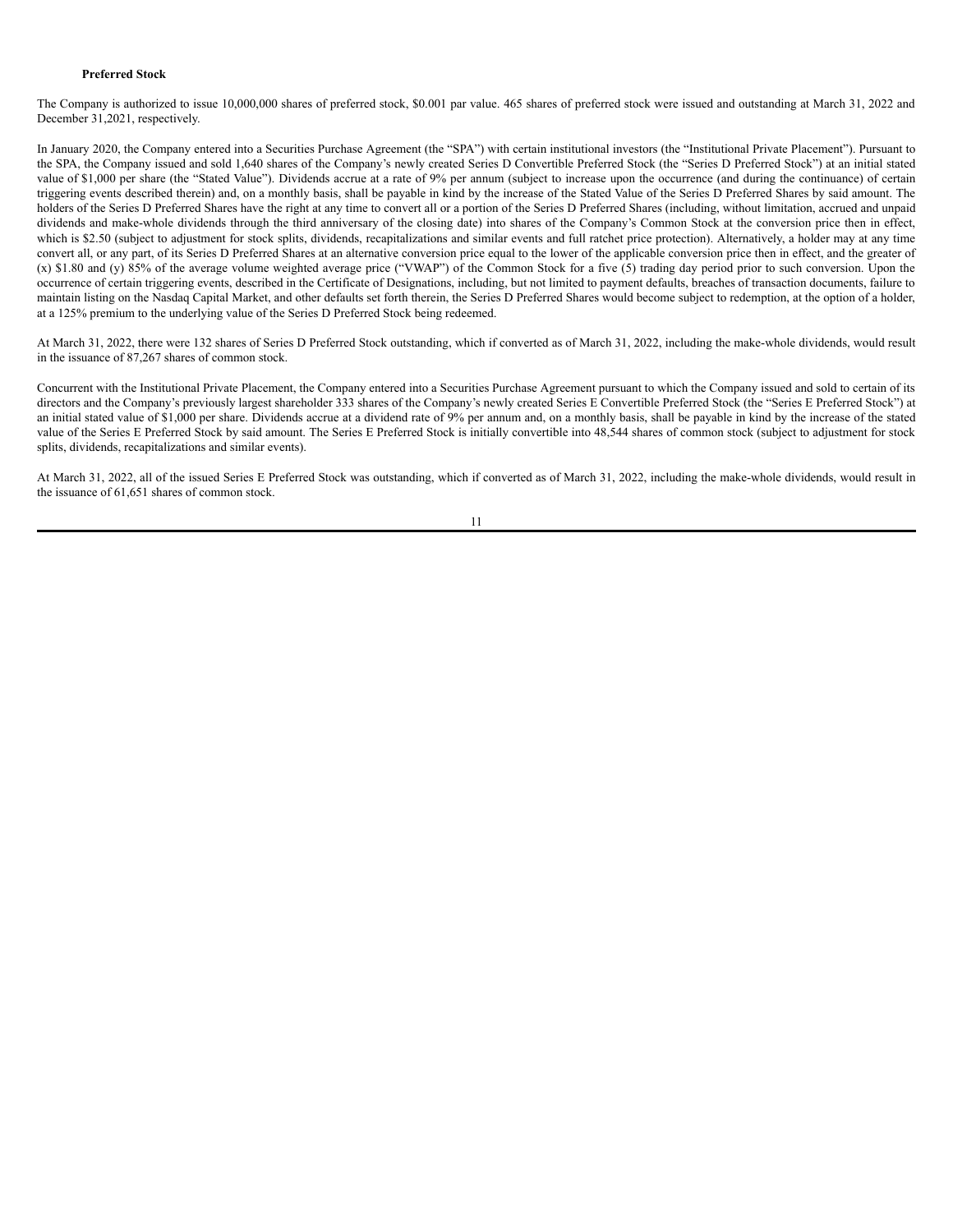#### **Stock Options**

As of March 31, 2022, an aggregate of 187,762 shares of common stock were reserved for future issuance under the 2013 Plan.

In March 2022, the Company granted options to its non-employee directors to purchase up to an aggregate of 56,000 shares of common stock at a strike price of \$2.50. As of March 31, 2022, 25% of such grants were fully vested and exercisable, and the remaining 75% will vest in equal installments at the end of each of the next three quarters.

During the three months ended March 31, 2022, the Company granted four employees options to purchase up to an aggregate of 22,000 shares of common stock in connection with their employment. The options have a strike price of \$2.50 and will vest in equal annual installments on the first through third anniversaries of the grant dates, provided that the employees remain employed by the Company on such dates. In addition, in February 2022, the Company granted its President and CEO an option to purchase up to 70,000 shares of common stock in connection with his employment. The option has a strike price of \$2.50 and will vest in equal monthly installments over 36 months beginning March 2022, provided that the President and CEO remains employed by the Company on such dates.

Also in March 2022, the Company granted two consultants options to purchase up to an aggregate of 14,000 shares of common stock for services to be rendered. The options have a strike price of \$2.50, and are fully vested and exercisable as to 50% of such grants. The remaining 50% will vest on June 30, 2022, provided that the consultants remain as service providers to the Company as of such date.

The Company generally grants stock options to employees and directors at exercise prices equal to the fair market value of the Company's stock on the dates of grant. Stock options are typically granted throughout the year and generally vest over a period from one to three years of service and expire five years from the grant date, unless otherwise specified. The Company recognizes compensation expense for the fair value of the stock options over the requisite service period for each stock option award.

Total stock-based compensation expense included in the statements of operations for the three months ended March 31, 2022 and 2021 was \$170,976 and \$117,477, respectively, all of which is related to stock options.

The fair value of share-based awards was estimated using the Black-Scholes model with the following weighted-average assumptions for the three months ended March 31, 2022 and the year ended December 31, 2021:

### **Assumptions:**

|                          | 2022              | 2021              |
|--------------------------|-------------------|-------------------|
| Dividend vield           | $0.00\%$          | $0.00\%$          |
| Risk-free interest rate  | $0.95 - 1.65\%$   | $0.19 - 0.67\%$   |
| Expected volatility      | $106.4 - 110.0\%$ | $117.0 - 124.0\%$ |
| Expected life (in years) |                   |                   |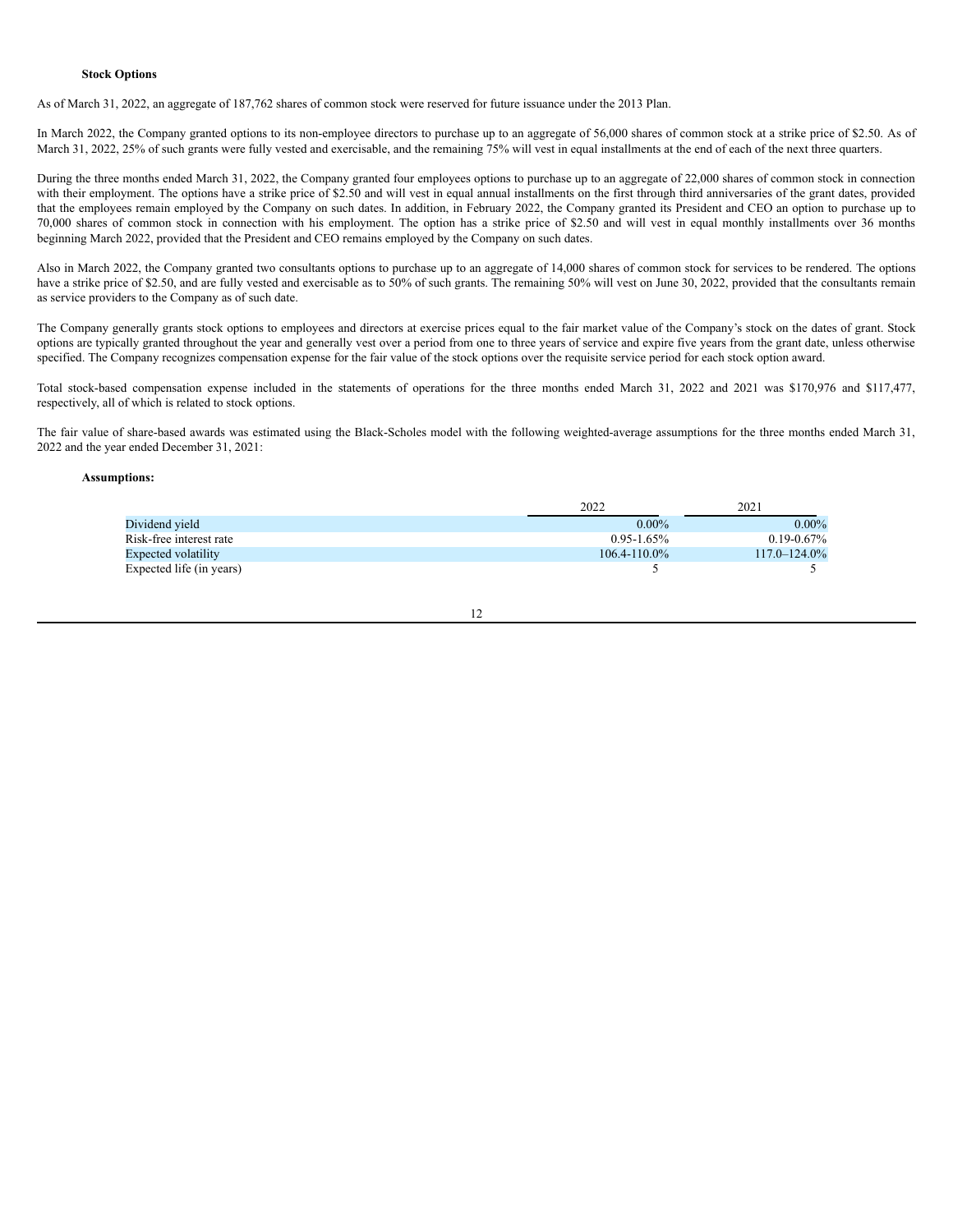Option activity for the three months ended March 31, 2022 and the year ended December 31, 2021 was as follows:

|                                                                                | <b>Weighted Average</b><br>Remaining |                                                       |                                   |                                          |
|--------------------------------------------------------------------------------|--------------------------------------|-------------------------------------------------------|-----------------------------------|------------------------------------------|
|                                                                                | <b>Options</b>                       | <b>Weighted Average</b><br><b>Exercise Price (\$)</b> | <b>Contractual Life</b><br>(Yrs.) | <b>Aggregate Intrinsic</b><br>Value (\$) |
| Options outstanding at December 31, 2020                                       | 713,010                              | 5.15                                                  | 4.40                              | 477,802                                  |
| Granted                                                                        | 698,831                              | 3.29                                                  | 4.39                              | 46,800                                   |
| Exercised                                                                      | (5,204)                              | 2.50                                                  |                                   |                                          |
| Forfeited or cancelled                                                         | (10,755)                             | 3.49                                                  |                                   |                                          |
| Options outstanding at December 31, 2021                                       | 1,395,882                            | 4.24                                                  | 3.89                              |                                          |
| Granted                                                                        | 162,000                              | 2.50                                                  | 4.94                              |                                          |
| Exercised                                                                      | $\overline{\phantom{0}}$             |                                                       |                                   |                                          |
| Forfeited or cancelled                                                         | (10,085)                             | 3.60                                                  |                                   |                                          |
| Options outstanding March 31, 2022                                             | 1,547,797                            | 4.06                                                  | 3.78                              |                                          |
| Options expected to vest in the future as of March 31, 2022                    | 526,617                              | 3.29                                                  | 4.12                              |                                          |
| Options exercisable at March 31, 2022                                          | 1,021,180                            | 4.46                                                  | 3.60                              |                                          |
| Options vested, exercisable, and options expected to vest at March 31,<br>2022 | 1,547,797                            | 4.06                                                  | 3.78                              |                                          |

The aggregate intrinsic value is calculated as the difference between the exercise price of the underlying awards and the market price of our common stock for those awards that have an exercise price below the \$2.04 closing price of our Common Stock on March 31, 2022. At March 31, 2022, no option grants had an exercise price below \$2.04.

At March 31, 2022, there was \$1,222,243 of unrecognized share-based compensation expense related to unvested stock options with a weighted average remaining recognition period of 1.94 years.

### **Stock Appreciation Rights**

On June 23, 2020, the board of directors (the "Board") of the Company adopted the Sigma Labs, Inc. 2020 Stock Appreciation Rights Plan (the "Plan"). The purposes of the Plan are to: (i) enable the Company to attract and retain the types of employees, consultants, and directors (collectively, "Service Providers") who will contribute to the Company's long-range success; (ii) provide incentives that align the interests of Service Providers with those of the shareholders of the Company; and (iii) promote the success of the Company's business. The Plan provides for incentive awards only in the form of stock appreciation rights payable in cash ("SARs") and no shares of common stock are reserved in connection with the adoption of the Plan since no shares will be issued pursuant to the Plan.

SARs may be granted to any Service Provider. A SAR is the right to receive an amount equal to the Spread with respect to a share of the Company's common stock ("Share") upon the exercise of the SAR. The "Spread" is the difference between the exercise price per share specified in a SAR agreement on the date of grant and the fair market value per share on the date of exercise of the SAR. The exercise price per share will not be less than 100% of the fair market value of a Share on the date of grant of the SAR. The administrator of the Plan will have the authority to, among other things, prescribe the terms and conditions of each SAR, including, without limitation, the exercise price and vesting provisions, and to specify the provisions of the SAR Agreement relating to such grant.

On January 3, 2022, the Company granted a total of 12,033 SARs to eleven employees at an exercise price of \$1.87, the closing price of the Company's common stock on the date of grant. The SARs expire on the fifth anniversary of the grant date and were fully vested and exercisable on the date of the grant.

On February 16, 2022, the Company granted 30,000 SARs to its President and CEO at an exercise price of \$2.50, the closing price of the Company's common stock on the date of grant. The SARs expire on the fifth anniversary of the grant date and will vest equally over 36 months beginning March 2022, provided that the CEO remains an employee of the Company on such dates.

On March 31, 2022, the Company granted 3,000 SARs to a consultant as partial compensation for services pursuant to a consulting agreement.at an exercise price of \$2.50, The SARs expire on the fifth anniversary of the grant date. As of March 31, 2022, 50% of such grant was fully vested and exercisable, and the remaining 50% will vest on June 30, 2022, provided that the consultant remains a service provider to the Company on that date.

The Company recognizes compensation expense and a corresponding liability for the fair value of the SARs over the requisite service period for each SAR award. The SARs are revalued at each reporting date in accordance with ASC 718 "Compensation-Stock Compensation", and any changes in fair value are reflected in the Statement of Operations as of the applicable reporting date.

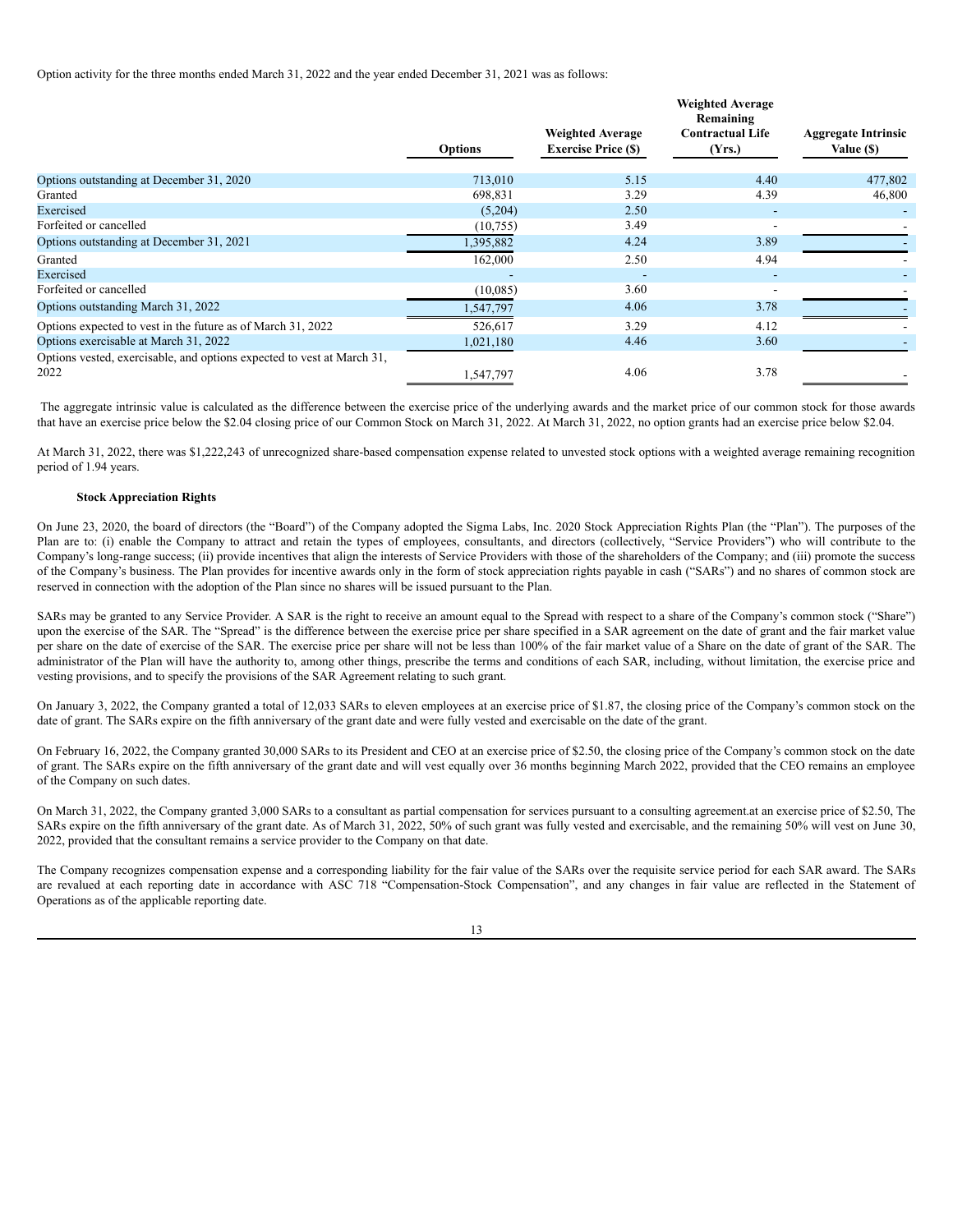The fair value of SAR awards was estimated using the Black-Scholes model with the following weighted-average assumptions for the three months ended March 31, 2022 and the year ended December 31, 2021:

### **Assumptions:**

|                          | 2022                | 2021            |
|--------------------------|---------------------|-----------------|
| Dividend vield           | $0.00\%$            | $0.00\%$        |
| Risk-free interest rate  | $0.82 - 1.65\%$     | $0.39 - 0.40\%$ |
| Expected volatility      | $108.4\% - 119.0\%$ | 123.0%          |
| Expected life (in years) |                     |                 |

SARs activity for the three months ended March 31, 2022 and the year ended December 31, 2021 was as follows:

|                                                                          | <b>Options</b> | <b>Weighted Average</b><br><b>Exercise Price (\$)</b> | <b>Weighted Average</b><br>Remaining<br><b>Contractual Life</b><br>(Yrs.) | <b>Aggregate Intrinsic</b><br>Value (\$) |
|--------------------------------------------------------------------------|----------------|-------------------------------------------------------|---------------------------------------------------------------------------|------------------------------------------|
| SARs outstanding at December 31, 2020                                    | 127,679        | 2.61                                                  | 4.52                                                                      | 97,919                                   |
| Granted                                                                  | 242,945        | 3.43                                                  | 4.61                                                                      |                                          |
| Exercised                                                                | ٠              |                                                       |                                                                           |                                          |
| Forfeited or cancelled                                                   |                |                                                       |                                                                           |                                          |
| SARs outstanding at December 31, 2021                                    | 370,624        | 3.15                                                  | 4.24                                                                      |                                          |
| Granted                                                                  | 45,033         | 2.33                                                  | 4.86                                                                      |                                          |
| Exercised                                                                |                |                                                       |                                                                           |                                          |
| Forfeited or cancelled                                                   |                |                                                       |                                                                           |                                          |
| SARs outstanding March 31, 2022                                          | 415,657        | 3.06                                                  | 4.08                                                                      | 2,046                                    |
| SARs expected to vest in the future as of March 31, 2022                 | 339,732        | 3.16                                                  | 4.16                                                                      |                                          |
| SARs exercisable at March 31, 2022                                       | 75,925         | 2.63                                                  | 3.74                                                                      | 2,046                                    |
| SARs vested, exercisable, and SARs expected to vest at March 31,<br>2022 | 415,657        | 3.06                                                  | 1.08                                                                      | 2,046                                    |

The aggregate intrinsic value is calculated as the difference between the exercise price of the underlying awards and the quoted price of our common stock for those awards that have an exercise price currently below the \$2.04 closing price of our common stock on March 31, 2022. 12,033 of the SARs grants have an exercise price below \$2.04.

At March 31, 2022, there was \$660,001 of unrecognized share-based compensation expense related to unvested SARs with a weighted average remaining recognition period of 2.21 years.

#### **Warrants**

Warrant activity for the three months ended March 31, 2022 the year ended December 31, 2021 was as follows:

|                                           |            | <b>Weighted Average</b>    | <b>Weighted Average</b><br>Remaining<br><b>Contractual Life</b> |
|-------------------------------------------|------------|----------------------------|-----------------------------------------------------------------|
|                                           | Warrants   | <b>Exercise Price (\$)</b> | (Yrs.)                                                          |
| Warrants outstanding at December 31, 2020 | 1,881,429  | 7.57                       | 4.16                                                            |
| Granted                                   | 2,602,143  | 4.36                       | 1.63                                                            |
| Exercised                                 | (495, 641) | $\blacksquare$             |                                                                 |
| Forfeited or cancelled                    |            |                            |                                                                 |
| Warrants outstanding at December 31, 2021 | 3,987,931  | 6.10                       | 2.10                                                            |
| Granted                                   |            | $\overline{\phantom{0}}$   |                                                                 |
| Exercised                                 | ٠          | $\overline{\phantom{0}}$   |                                                                 |
| Forfeited or cancelled                    | (162, 150) | 40.00                      |                                                                 |
| Warrants outstanding at March 31, 2022    | 3,825,781  | 4.66                       | 1.94                                                            |

#### **NOTE 5 - Subsequent Events**

The Company performed an evaluation of subsequent events through the date of filing of these condensed financial statements with the SEC. There were no material subsequent events which affected, or could affect, the amounts or disclosures in the condensed financial statements.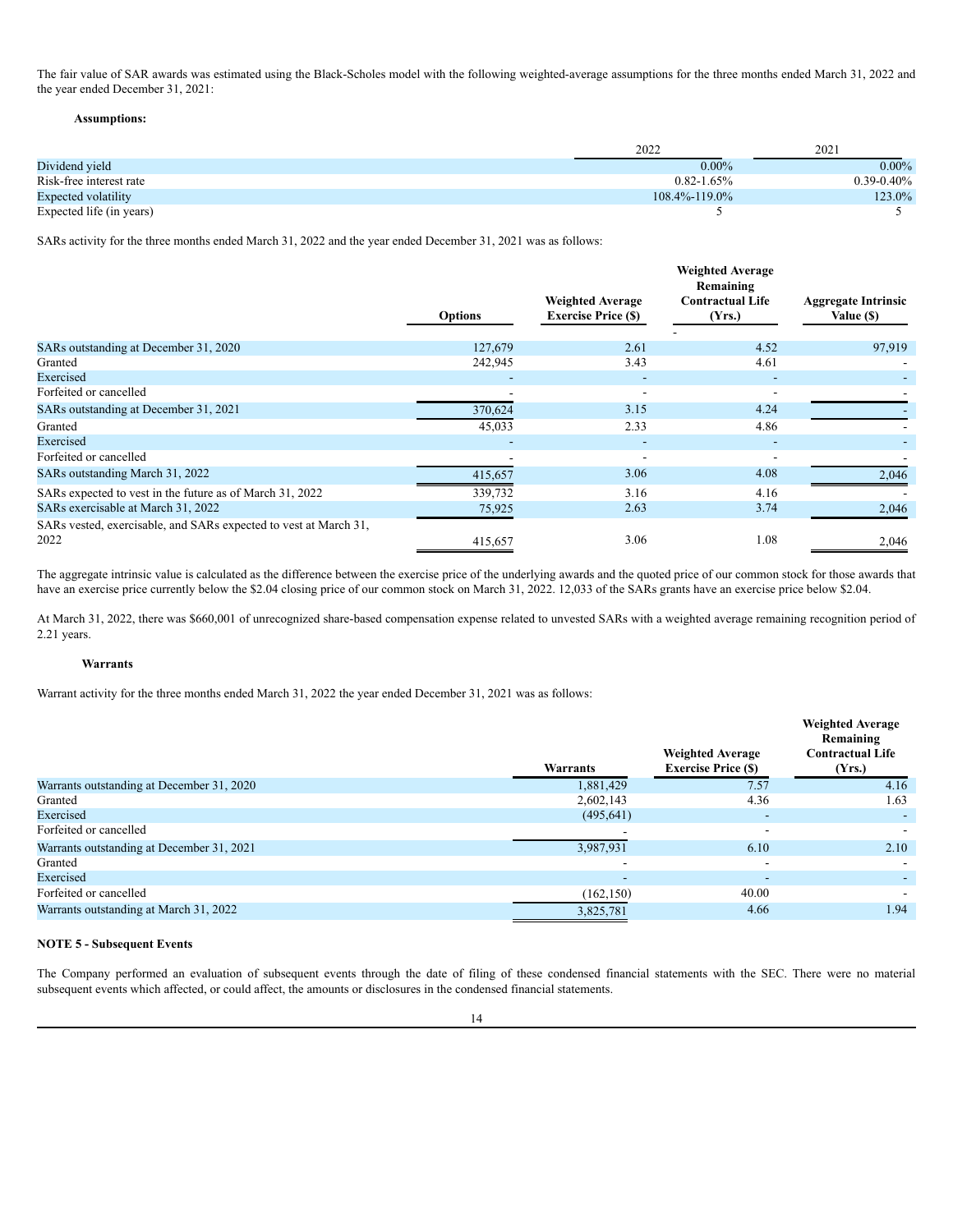#### <span id="page-14-0"></span>**ITEM 2. MANAGEMENT'S DISCUSSION AND ANALYSIS OF FINANCIAL CONDITION AND RESULTS OF OPERATIONS.**

#### **Forward-looking statements**

This Quarterly Report contains "Forward-Looking Statements." All statements other than statements of historical fact are "Forward-Looking Statements" for purposes of these provisions, including but not limited to, statements regarding our expectations about development and commercialization of our technology, any projections of revenues or statements regarding our anticipated revenues or other financial items, any statements of the plans and objectives of management for future operations, any statements concerning proposed new products or services, any statements regarding future economic conditions or performance, and any statements of assumptions underlying any of the foregoing. All Forward-Looking Statements included in this document are made as of the date hereof and are based on information available to us as of such date. We assume no obligation to update any Forward-Looking Statement. In some cases, Forward-Looking Statements can be identified by the use of terminology such as "may," "will," "expects," "plans," "anticipates," "intends," "believes," "estimates," "potential," or "continue," or the negative thereof or other comparable terminology. Although we believe that the expectations reflected in the Forward-Looking Statements contained herein are reasonable, there can be no assurance that such expectations or any of the Forward-Looking Statements will prove to be correct, and actual results could differ materially from those projected or assumed in the Forward-Looking Statements. Future financial condition and results of operations, as well as any Forward-Looking Statements are subject to inherent risks and uncertainties, including any other factors referred to in our press releases and reports filed with the Securities and Exchange Commission ("SEC"). All subsequent Forward-Looking Statements attributable to the Company or persons acting on its behalf are expressly qualified in their entirety by these cautionary statements. Additional factors that may have a direct bearing on our operating results are described under the caption "Risk Factors" in our Annual Report on Form 10-K for the year ended December 31, 2021 and elsewhere in this Ouarterly Report.

### **Corporation Information**

We were incorporated as Messidor Limited in Nevada on December 23, 1985 and changed our name to Framewaves Inc. in 2001. On September 27, 2010, we changed our name to Sigma Labs, Inc. We commenced our current business operations in 2010.

Our principal executive offices are located at 3900 Paseo del Sol, Santa Fe, New Mexico 87507, and our telephone number is (505) 438-2576. Our website address is www.sigmalabsinc.com. The Company's annual reports, quarterly reports, current reports on Form 8-K and amendments to such reports filed or furnished pursuant to Section 13(a) or 15(d) of the Securities Exchange Act of 1934 (the "Exchange Act"), and other information related to the Company, are available, free of charge, on that website as soon as we electronically file those documents with, or otherwise furnish them to, the SEC. The Company's website and the information contained therein, or connected thereto, are not and are not intended to be incorporated into this Quarterly Report.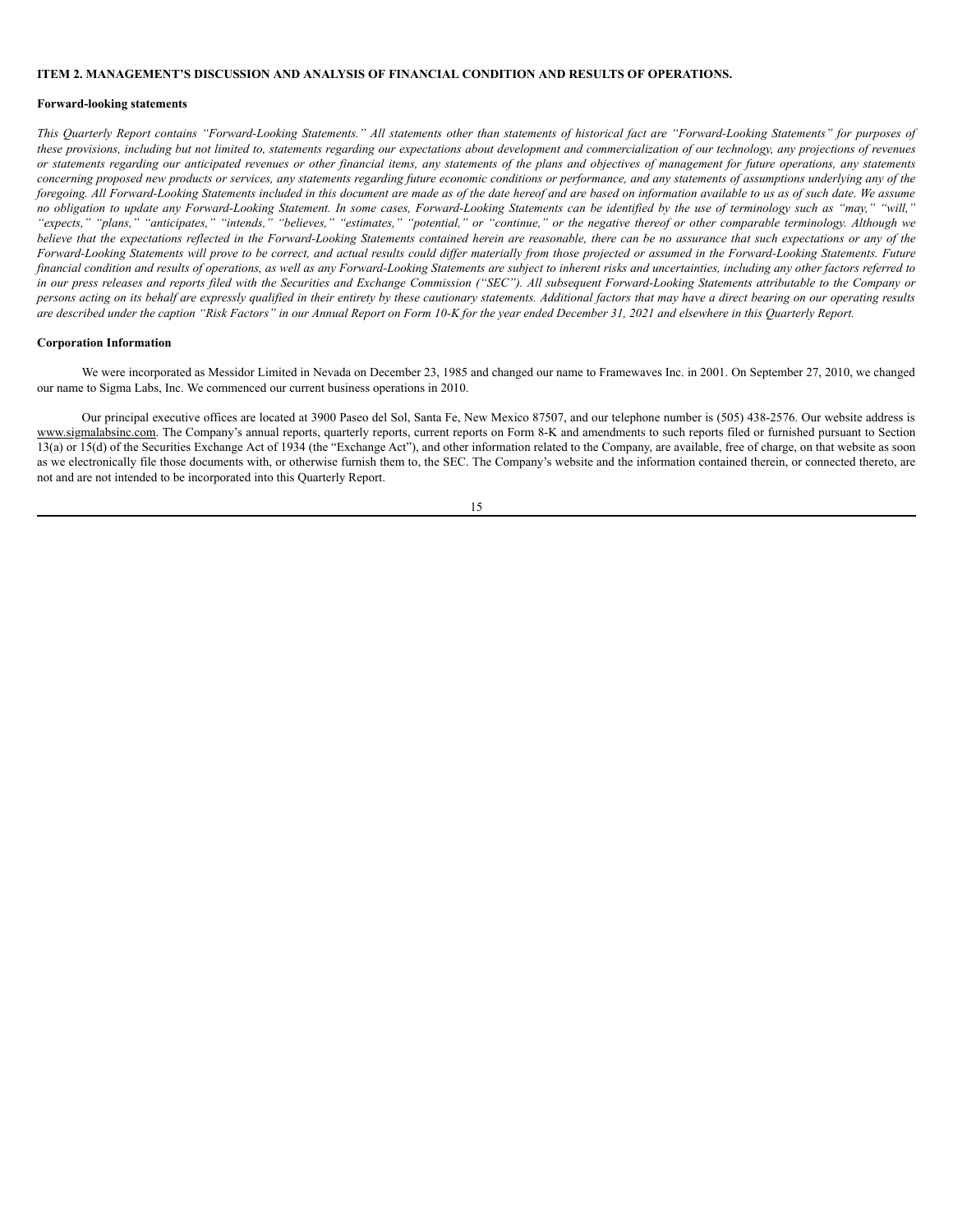### **Critical Accounting Policies and Estimates**

The preparation of financial statements in conformity with accounting principles generally accepted in the United States requires management to make estimates and assumptions that affect the reported assets, liabilities, sales and expenses in the accompanying financial statements. Critical accounting policies are those that require the most subjective and complex judgments, often employing the use of estimates about the effect of matters that are inherently uncertain. By their nature, changes in these assumptions and estimates could significantly affect our financial position or results of operations. Significant accounting estimates that may materially change in the near future are revenue recognition, impairment of long-lived assets, values of stock compensation awards and stock equivalents granted as offering costs, and allowance for bad debts and inventory obsolescence. Such critical accounting policies, including the assumptions and judgments underlying them, are disclosed in Note 1 of the Notes to Financial Statements included in this Quarterly Report. However, we do not believe that there are any alternative methods of accounting for our operations that would have a material effect on our financial statements.

The critical accounting policies and estimates addressed below reflect our most significant judgements and estimates used in the preparation of our financial statements

**Revenue Recognition** - The Company's revenue is derived primarily from sales of our software and related hardware suite and from providing engineering services under contracts. Generally, revenue is recognized upon the transfer of promised goods or services to customers in an amount that reflects the consideration to which the Company expects to be entitled in exchange for those goods or services. Significant estimates and judgements for determining revenue recognition include: (1) identifying the contract, or contracts, with our customer; (2) identifying the performance obligations in the contract; (3) determining the transaction price; (4) allocating the transaction price to performance obligations in the contract; and (5) recognizing revenue when, or as, we satisfy performance obligations by transferring the promised goods or services.

**Accounts Receivable and Allowance for Doubtful Accounts** - Trade accounts receivable are carried at original invoice amount less an estimate made for doubtful accounts. We determine the allowance for doubtful accounts by identifying potential troubled accounts and by using historical experience and future expectations applied to an aging of accounts. Trade accounts receivable are written off when deemed uncollectible. Recoveries of trade accounts receivable previously written off are recorded as income when received.

**Inventory Valuation** - Inventories consist of raw materials used in the production of customized parts, work-in-process and finished goods components which will be sold to customers. Inventories are valued at the lower of cost or net realizable value, using the first-in, first-out (FIFO) method. Charges for obsolete inventory are based on specific identification of inventory items resulting from regular, on ongoing reviews of our build of materials.

**Long-Lived and Intangible Assets** – Long-lived assets and certain identifiable definite life intangibles to be held and used by the Company are reviewed for impairment whenever events or changes in circumstances indicate that the carrying amount of an asset may not be recoverable. The Company continuously evaluates the recoverability of its long-lived assets based on estimated future cash flows and the estimated liquidation value of such long-lived assets and provides for impairment if such undiscounted cash flows are insufficient to recover the carrying amount of the long-lived assets. If impairment exists, an adjustment is made to write the asset down to its fair value, and a loss is recorded as the difference between the carrying value and fair value. Fair values are determined based on quoted market values, discounted cash flows or internal and external appraisals, as applicable. Assets to be disposed of are carried at the lower of carrying value or estimated net realizable value. Utility patents are amortized over a 17-year period. Patents which are pending are not amortized.

**Stock Based Compensation** – We measure the compensation costs of share-based compensation arrangements based on the grant-date fair value and recognize the costs in the financial statements over the period during which employees are required to provide services. Share based compensation arrangements may include stock options, grants of shares of common stock with and without restrictions, performance-based awards, stock appreciation rights and employee stock purchase plans. Compensation cost is measured on the date of grant at its fair value.

Equity instruments issued to non-employees are recorded on the basis of the grant date fair value of the instruments. In general, the measurement date is either (a) when a performance commitment, as defined, is reached or (b) the earlier of the date that (i) the non-employee performance requirement is complete or (ii) the instruments are vested. The measured value related to the instruments is recognized over a period based on the facts and circumstances of each particular grant.

The grant date fair value of stock based and other equity instruments is calculated using the Black Scholes valuation model, and requires estimates of several inputs to the model, including risk-free interest rates, dividends, and expected volatility of our stock price.

#### **Results of Operations**

We generate revenues through hardware and software licensing of our PrintRite3D® technology to customers that seek to improve their manufacturing production processes, and through ongoing annual software upgrades and maintenance fees. Additionally, we generate revenues from our contract manufacturing activities in metal additive manufacturing, or AM. Our ability to generate revenues in the future will depend on our ability to further commercialize and increase market presence of our PrintRite3D® technologies, and it will depend on whether key prospective customers continue to move from AM metal prototyping to production.

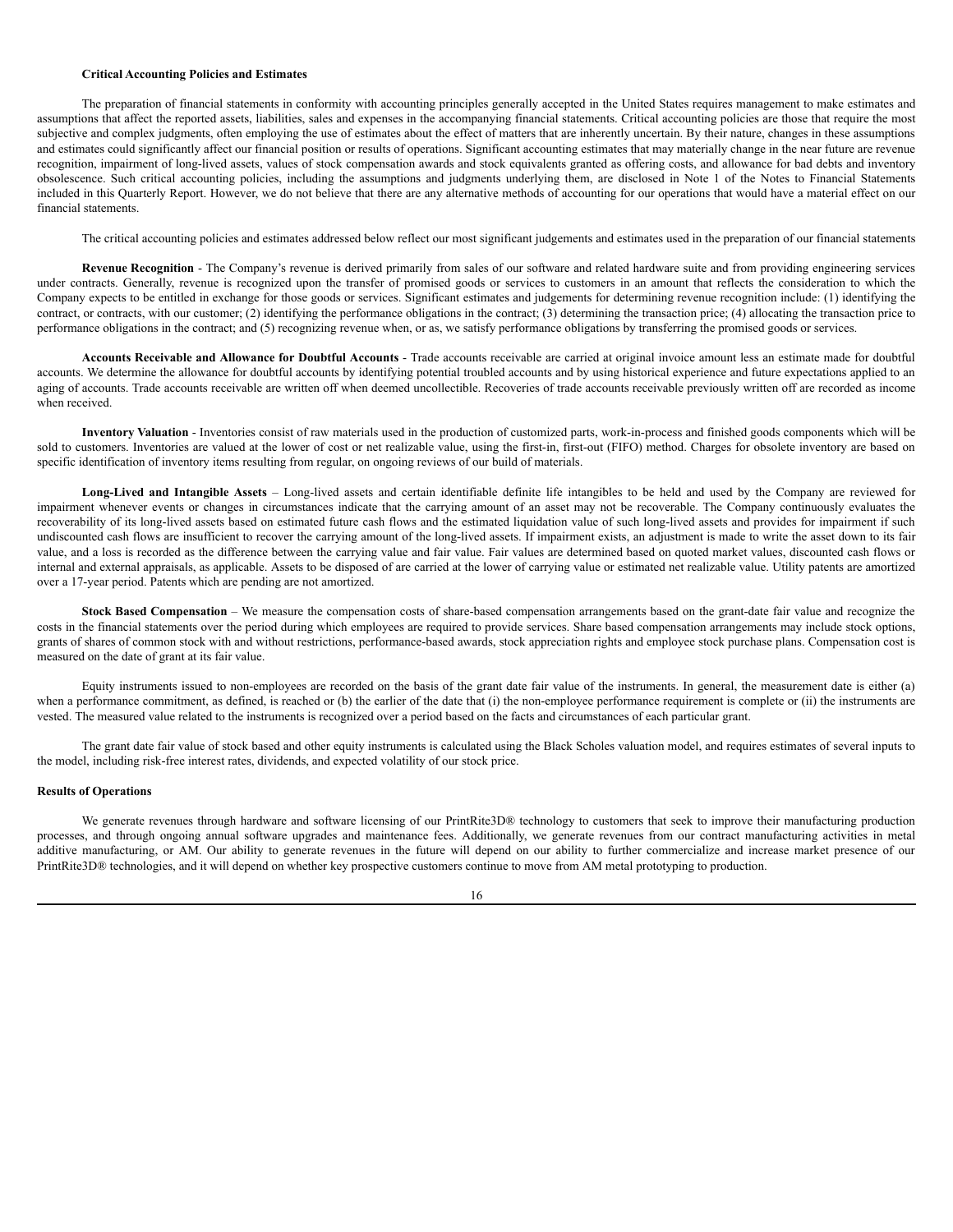In January 2022, we announced the foundational elements of a three-year plan that we believe will increase the Company's ability to achieve its mission of setting the quality standard for additive manufacturing. The combined strategies are geared at making our technology more consumable in terms of ease of use and cost by end users, both for initial purchases and expansion opportunities, making it easier for original equipment manufacturers ("OEMs") to embed our technology and generate attractive revenue streams for the OEM, and finally increasing the Company's gross margins by moving towards a software-only solution.

To lower the barrier for initial users and for expansion opportunities within end users with a large number of printers, we began offering our current PrintRite3D integrated hardware and software solution on a subscription basis. The impact of the change will currently reduce the initial upfront cost to a new user from over \$100,000 to approximately \$3,000-\$4,000 per month. In addition, we believe the subscription model will smooth out the Company's revenue and cash receipts while making them more predictable.

In order to expand the number of OEMs distributing our technology, we launched a three-tiered OEM program directed to: (1) new OEMs without their own quality assurance or monitoring solution; (2) established OEMs with a quality monitoring offering, but who have customers with multiple printers from multiple OEMs and want a single 3rd party quality and analytics solution with consistent quality metrics across printers, processes and materials; and (3) OEMs building open APIs to integrate components of Sigma's proprietary technology with their current offerings. We are now working with OEMs on their next generation printers to offer a software-only solution that will utilize the printer's computing infrastructure and dramatically reduce the overall cost of its technology, enabling the opportunity to move towards a software only embedded solution on every printer sold by partner OEMs.

The combination of subscription pricing and the software-only embedded OEM offerings are intended to make our technology more affordable to acquire and easier for OEM's to bundle, distribute and support in an effort to become the industry standard.

The shift in our business model has had an impact on our near-term revenue growth as we increase our focus on building strategic partnerships, expanding our partner ecosystem, and ensuring the success of our existing customers as they move into production. However, we believe these changes will contribute to faster adoption of our product by end users and will result in more predictable and profitable revenues over the longer term.

During the three months ended March 31, 2022, we recognized revenue of \$51,844, as compared to \$458,140 in revenue recognized during the same period in 2021, a decrease of \$406,296, or 89%. The decrease is primarily due to decreased PrintRite3D® unit sales of \$416,500 in the first quarter of 2022, partially offset by an increase in revenues of \$13,425 from our subscription based pricing program.

Our cost of revenue for the three months ended March 31, 2022 was \$40,091, as compared to \$128,331 for the same period in 2021, a decrease of \$88,240, or 69%. The decrease was primarily attributable to fewer unit sales in 2022.

Sigma's total operating expenses for the three months ended March 31, 2022 were \$2,295,698, as compared to \$1,781,404 for the same period in 2021, an increase of \$514,294, or 29%. The increase was primarily attributable to an increase in salary and benefit costs, as described below, related to the hiring of additional employees in an effort to expand the commercialization of our products.

Salary and benefits costs were \$1,292,010 for the three months ended March 31, 2022, as compared to \$847,171 for the same period in 2021, an increase of \$444,839, or 53%. The increase was comprised of: (a) \$266,711 related to the hire of additional employees; (b) \$84,677 related to salary increases for existing employees; (c) increased stock appreciation rights of \$37,498; and (d) increased taxes and benefits of \$98,607. Partially offsetting these increases was a decrease in commissions of \$42,654 due to fewer unit sales.

Stock-based compensation was \$170,976 for the three months ended March 31, 2022, as compared to \$117,477 for the same period in 2021, an increase of \$53,499, or 46%. . This increase is primarily a result of stock options granted to new employees of \$3,267 and increased stock option grants to existing employees and executive management of \$12,748 and \$37,484, respectively, in the three months ended March 31, 2022.

Operations and research & development expenses of \$143,418 were incurred during the three months ended March 31, 2022, as compared to \$196,340 in the same period of 2021, a decrease of \$52,922, or 30%. The decrease was primarily due to a decrease in operations costs of \$59,192 as we incurred charges in the first quarter of 2021 of \$52,987 for inventory obsolescence, including \$14,471 for metal powder write-offs, field service expenses of \$5,220, as well as equipment upgrades in both our manufacturing facility and our 3D metal printers totaling \$12,277. Partially offsetting these decreases was an increase in purchases of lab supplies of \$11,565, and increased research & development costs of \$6,268 due to an increase in consulting costs of \$21,043 in connection with ongoing PrintRite3D software development, partially offset by a decrease in expenses associated with a first quarter 2021 simulation project of \$14,775.

Investor, public relations, and marketing expenses of \$94,326 were incurred during the three months ended March 31, 2022, as compared to \$108,341 during the same period in 2021. The decrease of \$14,015, or 13%, was primarily due to a decrease in investor relations consulting costs of \$23,473 due to issuance of fewer stock appreciation rights and options issued in 2022 and lower advertising expenses of \$3,984, partially offset by an increase in tradeshow expenses of \$13,442 as a result of increased attendance due to reduced COVID travel restrictions in 2022.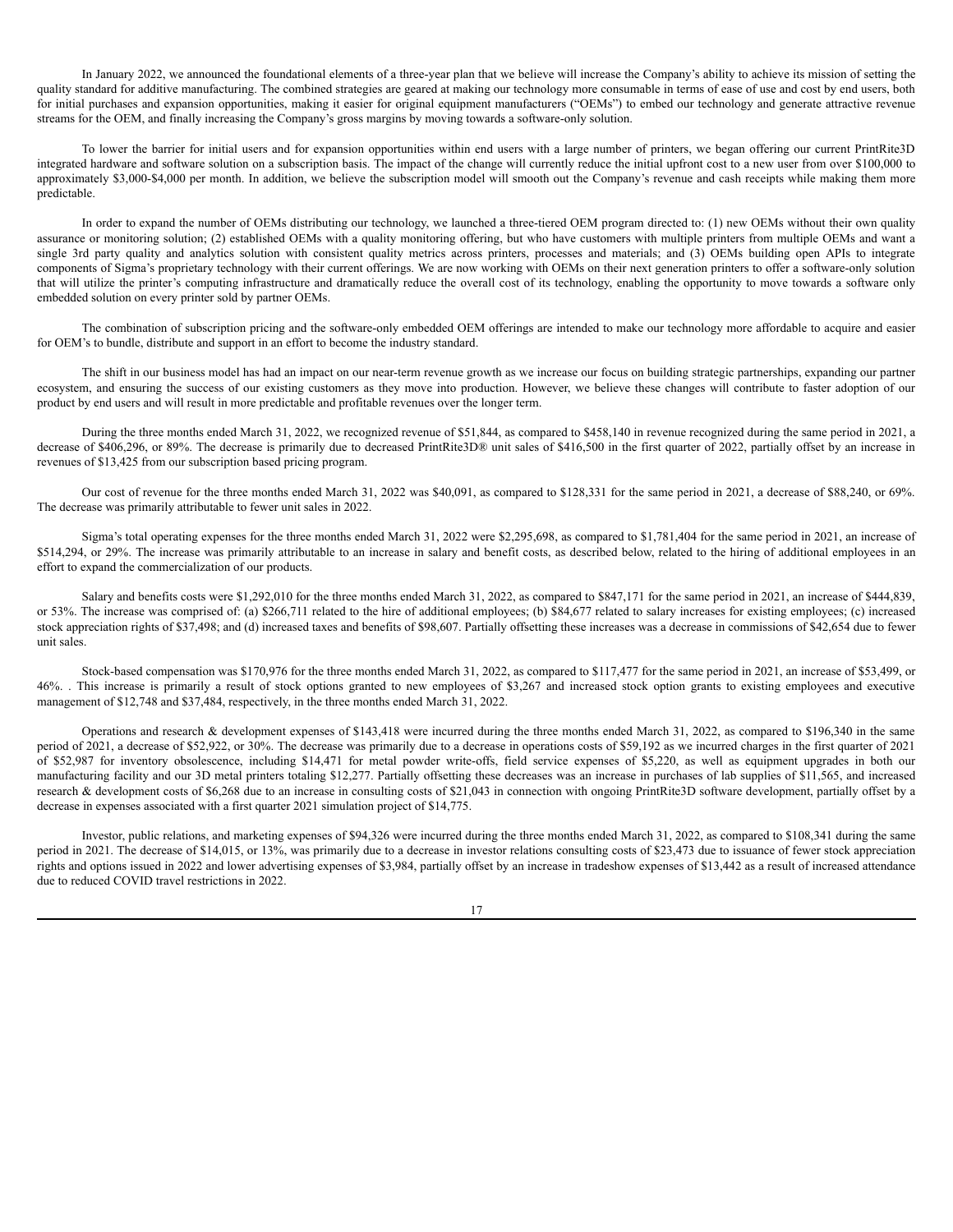Organization costs incurred in the three months ended March 31, 2022 were \$58,749, as compared to \$77,616 during the same period in 2021. The decrease of \$18,867, or 24% was primarily due to a decrease in non-employee director stock-based compensation of \$39,750, partially offset by an increase in such directors' cash compensation of \$20,695.

Legal & professional fees incurred in the three months ended March 31, 2022 were \$211,416, as compared to \$176,847 incurred during the same period in 2021, an increase of \$34,569, or 20%. This increase was primarily a result of an increase in consulting expenses of \$82,175 due to the engagement of technical consulting support of \$28,590 in connection with our new subscription-based pricing model, \$3,500 in external human resources consulting, \$17,800 for manufacturing support, and \$32,285 related to consulting services for corporate matters, and an increase in audit fees of \$9,936. These increases were partially offset by a decrease in legal expenses of \$28,590 and a decrease in recruiting expenses of \$26,667 related to new hires in 2021.

Office expenses for the three months ended March 31, 2022 were \$205,432, as compared to \$148,225 for the same period in 2021, an increase of \$57,207, or 39%. The increases resulted primarily from: (a) travel and entertainment of \$53,542 as compared to virtually no travel during the same period in 2021 as a result of COVID 19 travel restrictions; (b) an increase in payroll service fees of \$2,247 related to new hires; and (c) dues & subscriptions of \$12,910 for new customer relationship management, product lifecycle management, and project management software. Partially offsetting these increases was a decrease in postage and shipping of \$6,388, and a decrease in office supply expense of \$7,377.

Depreciation and amortization expense for the three months ended March 31, 2022 totaled 31,584 as compared to \$23,031 for the same period in 2021, an increase of \$8,553, or 37%. The increase is primarily the result of two PrintRite3D units on out new leasing program.

Other operating expenses were \$87,787 for the three months ended March 31, 2022, as compared to \$86,356 for the same period in 2021. The increase was primarily due to an increase in our insurance policy premiums for 2022 of \$1,701, partially offset by lower bank service fees during the period.

In the three months ended March 31, 2022, we realized net other income of \$76,550, as compared to net other income of \$800,936 in 2021. The decrease of \$724,386, or 90% was primarily due to an unrealized gain of \$802,285 from the March 31, 2021 revaluation of the derivative liability resulting from our private placement of warrants to purchase 2,190,000 shares of common stock in the first quarter of 2021, partially offset by \$76,628 received in New Mexico state incentives in the first quarter of 2022.

Sigma's net loss applicable to common stockholders for the three months ended March 31, 2022 was \$2,221,615, as compared to \$711,567 for the same period of 2021, a \$1,510,048 increase. The increase was primarily due to the increased loss from operations of \$832,350 and the decrease in other income of \$724,386. These increases were partially offset by a decrease in preferred dividends of \$46,688.

### **Liquidity and Capital Resources**

As of March 31, 2022, we had \$9,277,929 in cash and working capital of \$9,588,858, as compared with \$11,447,047 in cash and working capital of \$11,702,358 as of December 31, 2021.

Our major sources of funding have been proceeds from public and private offerings of our equity securities (both common stock and preferred stock), and from warrant exercises.

On March 26, 2021, the Company closed a public offering of its securities in which it issued 2,190,000 shares of common stock at a price of \$4.445 per share, resulting in net proceeds to the Company of approximately \$8,736,487 after deducting placement agent commissions and other offering costs payable by the Company. Pursuant to the Purchase Agreement, the purchasers severally agreed to vote the shares of common stock purchased under the Purchase Agreement in favor of any resolution presented to the stockholders of the Company for the purpose of obtaining approval of an increase in the authorized shares of the Company's Common Stock from 12,000,000 to 24,000,000 shares ("Stockholder Approval"). In a concurrent private placement under the Purchase Agreement, the Company issued to the purchasers warrants to purchase an aggregate of 2,190,000 shares of common stock at an exercise price of \$4.32 per share. Each warrant became exercisable on May 24, 2021, which was the date the Company obtained Stockholder Approval, and will expire two years after the initial exercise date.

On January 12, 2021, the Company closed a public offering of common stock in which it issued 1,711,783 shares of common stock at a price of \$3.00 per share, resulting in net proceeds of approximately \$4,532,445 after deducting commissions and other offering expenses payable by the Company.

During the first quarter of 2021, the Company received net cash proceeds of \$1,136,010 from the exercise of outstanding warrants.

We believe that our existing cash on hand will be sufficient to fund our anticipated operating costs and capital expenditure requirements through at least the first quarter of 2023. We have based this estimate on assumptions that may prove to be wrong, and we could exhaust our capital resources sooner than we expect.

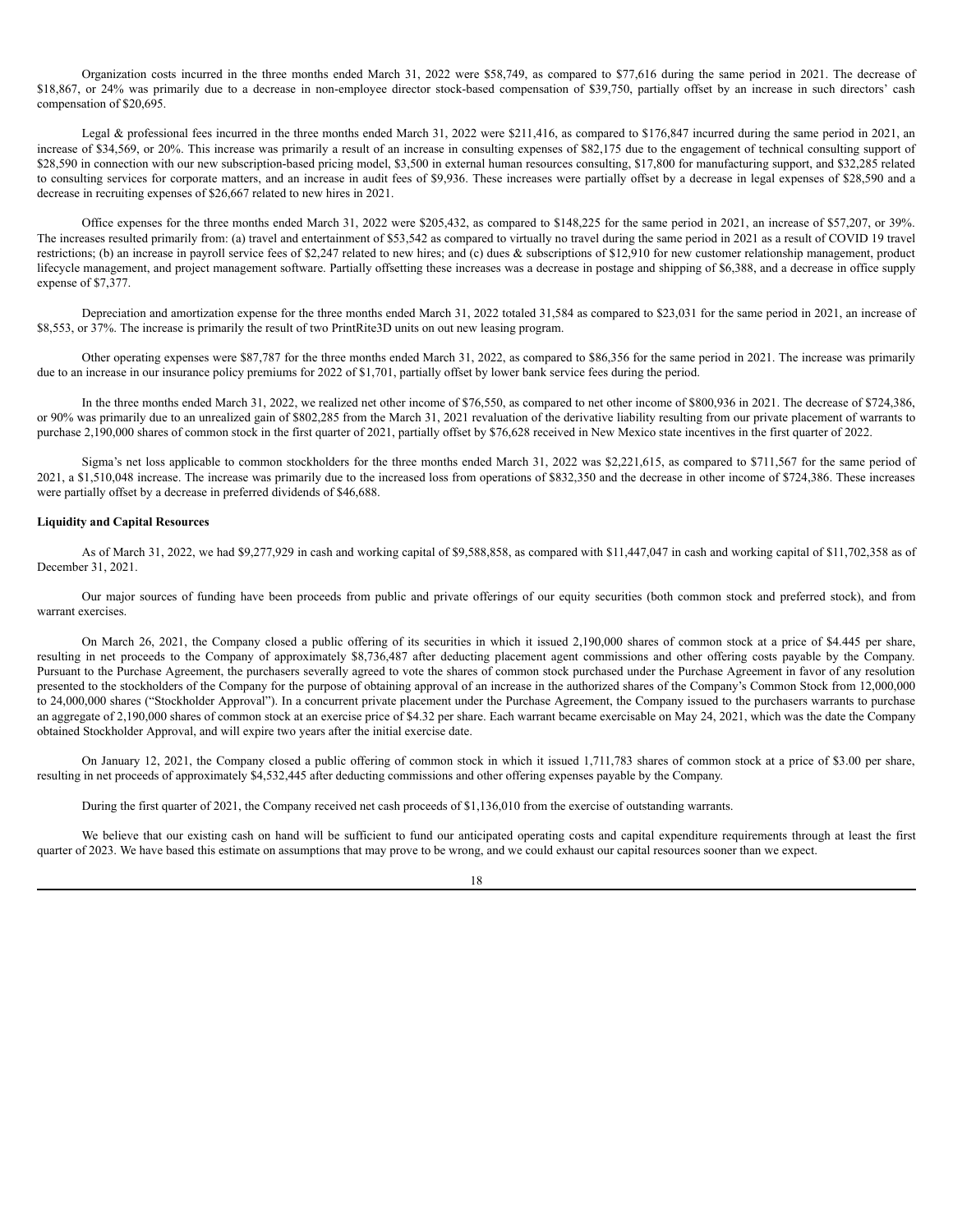Because of the numerous risks and uncertainties associated with the research, development, and commercialization of our products, we are unable to estimate the exact amount of our working capital requirements. Our future capital requirements will depend on many factors, including:

- Revenue from the sales of our existing and future products;
- Costs associated with the expansion of our business and operations;
- The cost of expending, maintaining, and enforcing our intellectual property portfolio, including filing, prosecuting, defending and enforcing our patent claims and other intellectual property rights; and
- The effect of competing technological and market developments.

During 2022, we expect to sustain our operations and our commercialization and marketing efforts with our cash reserves and revenues generated from sales of our PrintRite3D® technology. We expect that continued enhancements of our IPQA®-enabled PrintRite3D® technology will enable us to further commercialize this technology into the AM metal market in 2022. To support the commercialization of our PrintRite3D® technology, we plan to continue funding our development activities and operating expenses by licensing our PrintRite3D® systems and supporting field services, as applicable, and providing PrintRite3D®-enabled engineering consulting services concerning our areas of expertise (materials and manufacturing quality assurance and process control technologies).

The worldwide COVID-19 pandemic caused a reduction, and in some cases a freeze, in capital spending within the Company's targeted industries. The future impact of the ongoing epidemic, including the emergence of variations of the virus, is highly uncertain so that no assurance can be given that our business and results of operations will not be materially and adversely affected. It is also uncertain as to any further disruption of the financial markets, which may reduce our ability to access capital on favorable terms or at all.

However, due to the need to have more flexibility in supply chains with the ability to respond quickly to shortages in parts or products, we believe that the crisis will eventually accelerate the adoption of 3D printing, which may benefit the Company.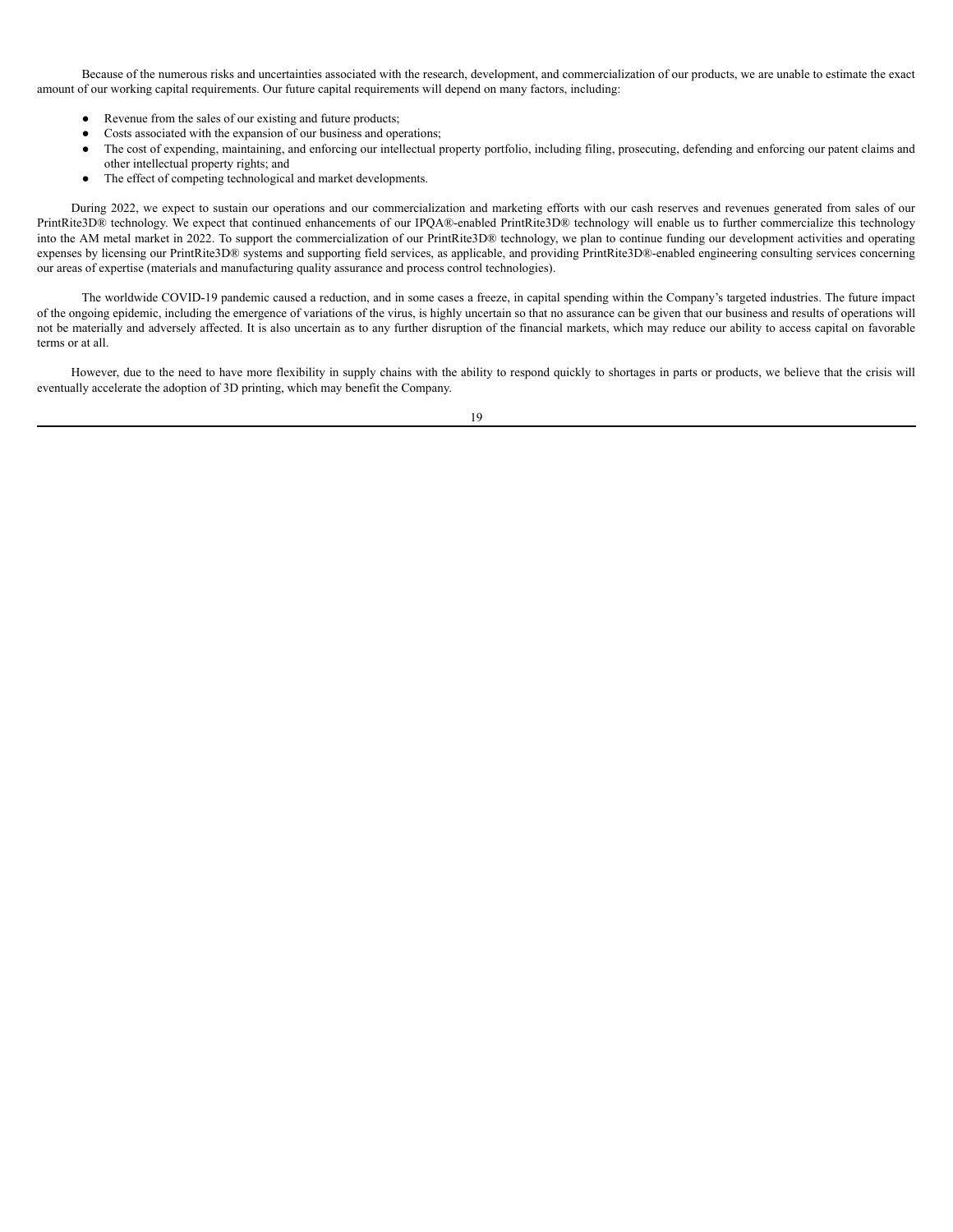### *Net Cash Used in Operating Activities*

Net cash used in operating activities during the three months ended March 31, 2022 increased to \$2,027,019 from \$1,240,586 during the same period in 2021, a \$786,433, or 63% increase. Contributing to this increase was an increase in net loss of \$1,566,736 and decreases in accounts payable and accrued expenses of \$265,467, prepaid assets of \$6,278, and total stock-based compensation of \$5,519. Partially offsetting these increases in cash usage were a decrease in the gain on derivative liability of \$802,285, a decrease in accounts receivable of \$207,658, a decrease in inventory purchases of \$16,110, and increases in deferred revenue and depreciation and amortization expense of \$12,961 and \$8,553, respectively.

#### *Net Cash Used in Investing Activities*

Net cash used by investing activities during the three months ended March 31, 2022 was \$142,099, which compares to \$21,969 of cash used by investing activities during the same period of 2021, an increase of \$120,130. The increase resulted from leased PrintRite3D units reclassified as property, plant and equipment, and increased patent costs during the first quarter of 2022.

#### *Net Cash Provided by Financing Activities*

The Company did not raise any capital nor were there any warrant exercises during the three months ended March 31, 2022. Cash provided by financing activities during the three months ended March 31, 2021 totaled \$14,404,942 due to the receipt of \$14,869,899 of proceeds less \$1,600,967 of offering costs in connection with our January and March 2021 public and private offerings. The exercise of outstanding warrants during the three months ended March 31, 2021 provided an additional \$1,136,010 in cash proceeds.

Our ability to continue to fund our liquidity and working capital needs will be dependent upon the success of our efforts to generate revenues from existing and future PrintRite3D contracts, follow-on contracts resulting from successful engagements, possible strategic partnerships, and by obtaining additional capital from the sale of securities or by borrowing funds from lenders to fulfill our business plans. If we issue additional equity or debt securities, stockholders may experience additional dilution or the new equity securities may have rights, preferences or privileges senior to those of existing holders of our common stock. There is no assurance that we will be successful in obtaining additional funding. The Company is unable to predict the effect that the COVID-19 outbreak or geopolitical events, including the conflict in Ukraine, may have on its access to the financing markets. If we fail to obtain sufficient funding when needed, we may be forced to delay, scale back or eliminate all or a portion of our commercialization efforts and operations.

We have no lines of credit or other financing arrangements.

Inflation and changing prices have had no material effect on our continuing operations over our two most recent fiscal years.

We have no off-balance sheet arrangements as defined in Item 303(a) of Regulation S-K.

#### <span id="page-19-0"></span>**ITEM 3. QUANTITATIVE AND QUALITATIVE DISCLOSURES ABOUT MARKET RISK.**

Not applicable.

#### <span id="page-19-1"></span>**ITEM 4. CONTROLS AND PROCEDURES.**

#### **Evaluation of disclosure controls and procedures and changes in internal controls over financial reporting.**

Rule 13a-15(e) under the Exchange Act of 1934, as amended (the "Exchange Act") defines the term "disclosure controls and procedures" as those controls and procedures designed to ensure that information required to be disclosed by a company in the reports that it files or submits under the Exchange Act is recorded, processed, summarized and reported within the time periods specified in the SEC rules and forms and that such information is accumulated and communicated to the company's management, including its principal executive and principal financial officers, or persons performing similar functions, as appropriate to allow timely decisions regarding required disclosure.

Based upon an evaluation of the effectiveness of our disclosure controls and procedures performed by our management, with the participation of our President and Chief Executive Officer, and our Principal Financial and Accounting Officer, as of the end of the period covered by this quarterly report, our management concluded that our disclosure controls and procedures are effective at a reasonable assurance level in ensuring that information required to be disclosed by us in our reports is recorded, processed, summarized and reported within the required time periods. In addition, no change in our internal control over financial reporting (as defined in Rule 13a-15(f) under the Exchange Act) occurred during the three months ended March 31, 2022 that has materially affected, or is reasonably likely to materially affect, our internal control over financial reporting.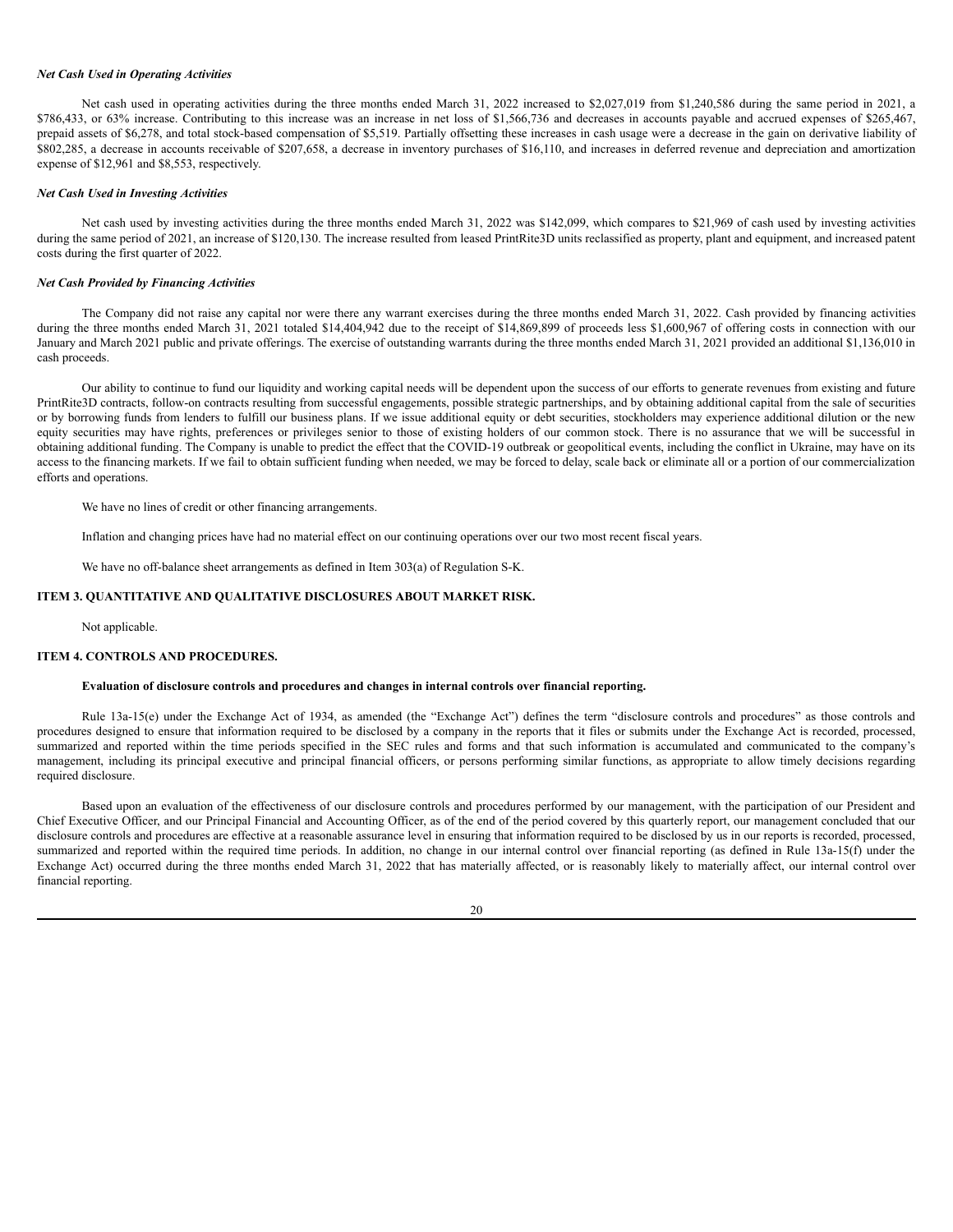### **PART II**

# **OTHER INFORMATION**

# <span id="page-20-1"></span><span id="page-20-0"></span>**ITEM 1. LEGAL PROCEEDINGS.**

Not applicable.

# <span id="page-20-2"></span>**ITEM 1A. RISK FACTORS.**

You should consider the "Risk Factors" included under Item 1A of our Annual Report on Form 10-K for the year ended December 31, 2021 filed with the SEC on March 24, 2022.

# <span id="page-20-3"></span>**ITEM 2. UNREGISTERED SALES OF EQUITY SECURITIES AND USE OF PROCEEDS.**

None

# <span id="page-20-4"></span>**ITEM 3. DEFAULTS UPON SENIOR SECURITIES.**

Not applicable.

# <span id="page-20-5"></span>**ITEM 4. MINE SAFETY DISCLOSURES.**

Not applicable.

# <span id="page-20-6"></span>**ITEM 5. OTHER INFORMATION.**

None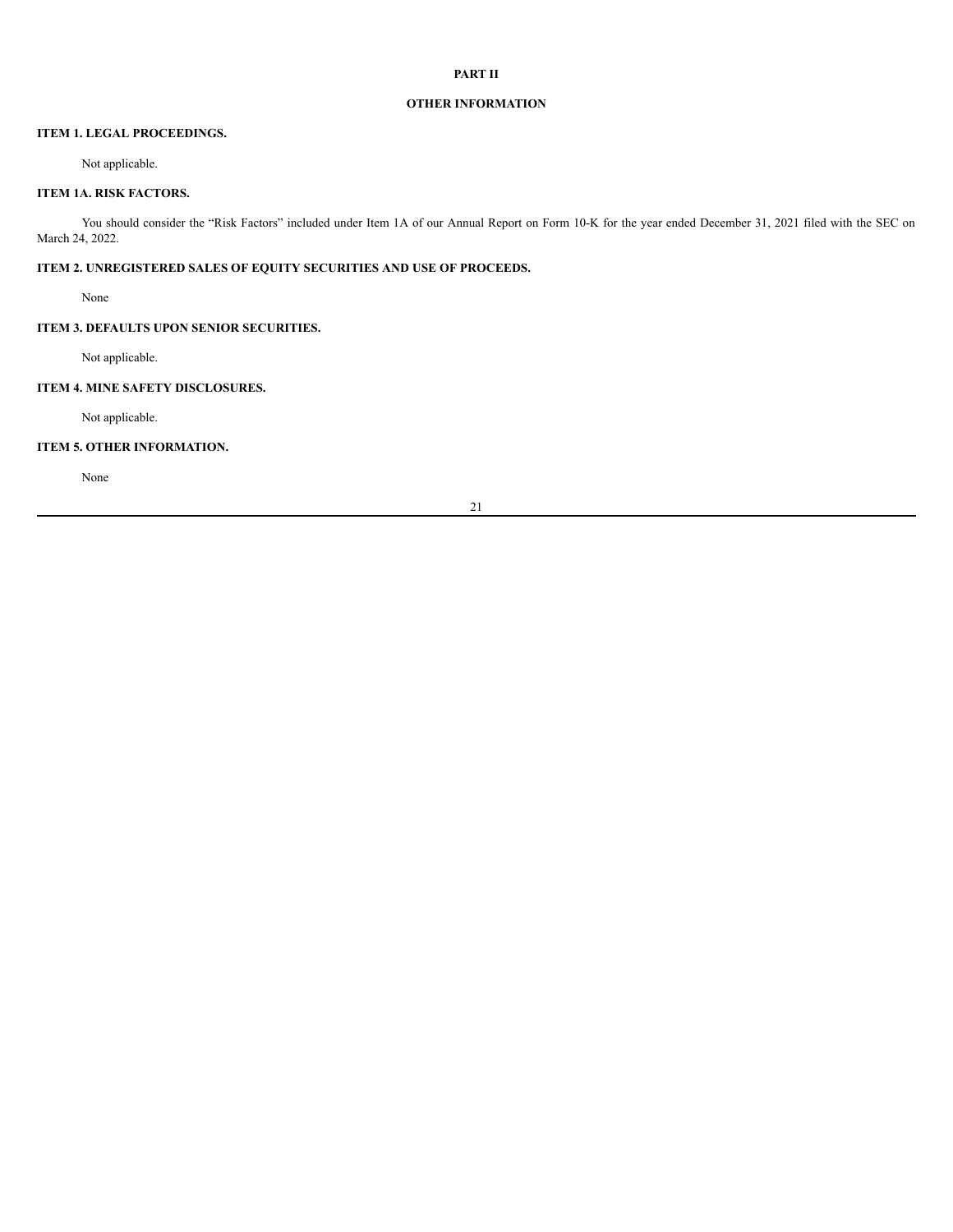### <span id="page-21-0"></span>**ITEM 6. EXHIBITS.**

- 10.1 [Amendment,](https://www.sec.gov/Archives/edgar/data/788611/000149315222007671/ex10-28.htm) dated February 16, 2022, to Employment letter agreement, effective as of September 20, 2021, between Sigma Labs, Inc. and Jacob Brunsberg (filed by the Company as Exhibit 10.28 to the Company's Form 10-K, filed on March 24, 2022, and incorporated herein by reference).\*
- 10.2 [Amendment,](https://www.sec.gov/Archives/edgar/data/788611/000149315222007671/ex10-29.htm) dated February 16, 2022, to Amended and Restated Employment Agreement, dated June 10, 2021, between Sigma Labs, Inc. and Mark K. Ruport (filed by the Company as Exhibit 10.29 to the Company's Form 10-K, filed on March 24, 2022, and incorporated herein by reference).\*
- 31.1 Rule 13a-14(a) Certification of Principal Executive Officer, as adopted pursuant to Section 302 of the [Sarbanes-Oxley](https://s3.amazonaws.com/content.stockpr.com/sec/0001493152-22-011213/ex31-1.htm) Act of 2002.\*\*
- 31.2 Rule 13a-14(a) Certification of Principal Financial Officer, as adopted pursuant to Section 302 of the [Sarbanes-Oxley](https://s3.amazonaws.com/content.stockpr.com/sec/0001493152-22-011213/ex31-2.htm) Act of 2002.\*\*
- 32.1 Certification of Principal Executive Officer and Principal Financial Officer pursuant to 18 U.S.C. Section 1350, as adopted pursuant to Section 906 of the [Sarbanes-Oxley](https://s3.amazonaws.com/content.stockpr.com/sec/0001493152-22-011213/ex32-1.htm) Act of 2002.\*\*\*
- 101.INS Inline XBRL Instance Document.<br>101.SCH Inline XBRL Schema Document.
- Inline XBRL Schema Document.
- 101.CAL Inline XBRL Calculation Linkbase Document.<br>101.DEF Inline XBRL Definition Linkbase Document.
- 101.DEF Inline XBRL Definition Linkbase Document.<br>101.LAB Inline XBRL Labels Linkbase Document.
- Inline XBRL Labels Linkbase Document.
- 101.PRE Inline XBRL Presentation Linkbase Document.

104 Cover Page Interactive Data File (embedded within the Inline XBRL document)

\* Indicates a management contract or compensatory plan or arrangement.

\*\* Filed herewith.

\*\*\* Furnished herewith and not "filed" for purposes of Section 18 of the Securities Exchange Act of 1934, as amended.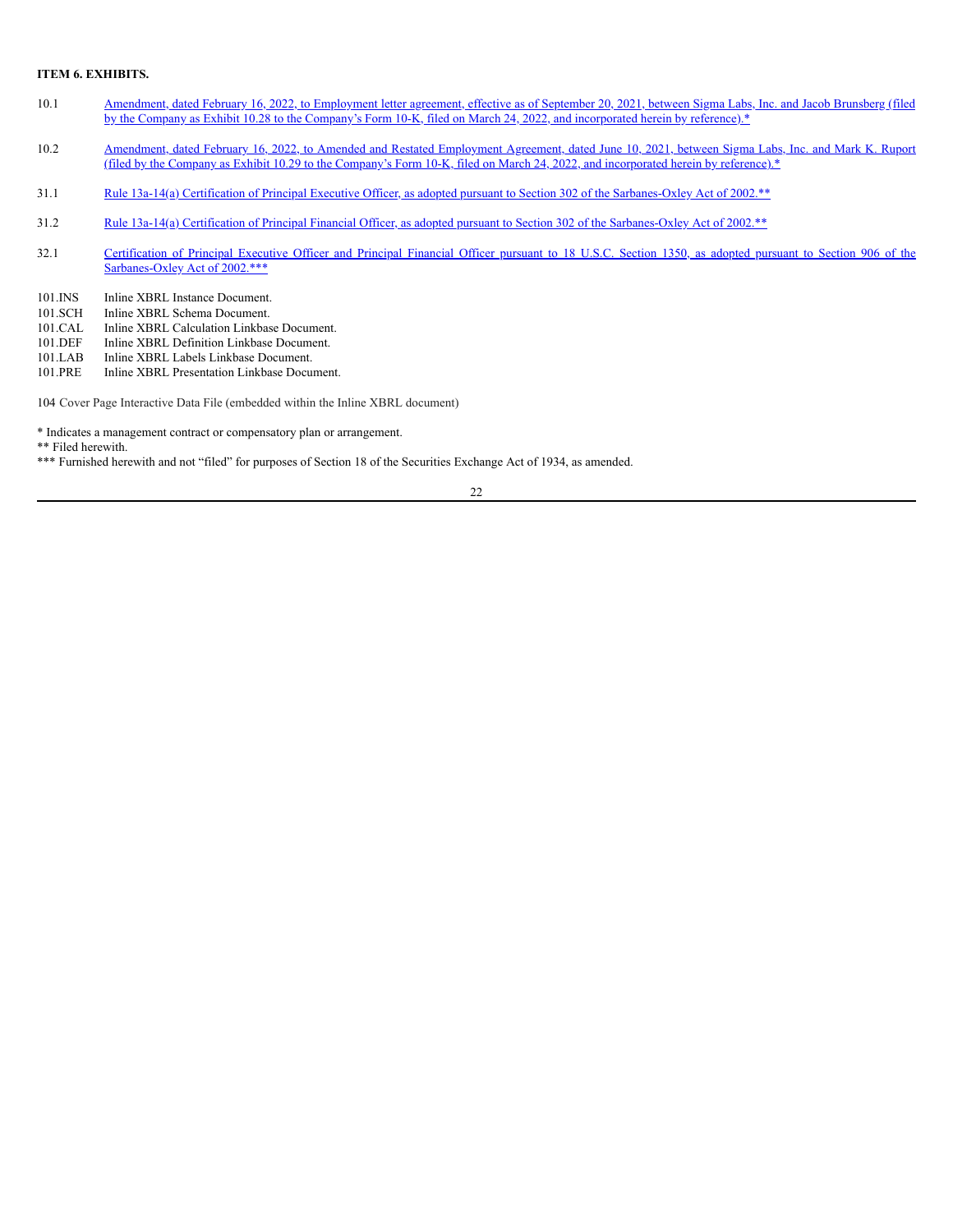# **SIGNATURES**

<span id="page-22-0"></span>Pursuant to the requirements of the Securities Exchange Act of 1934, the registrant has duly caused this report to be signed on its behalf by the undersigned, thereunto duly authorized.

|                | SIGMA LABS, INC.                                                                                                                        |
|----------------|-----------------------------------------------------------------------------------------------------------------------------------------|
| April 26, 2022 | By: /s/Jacob Brunsberg<br>Jacob Brunsberg<br>President and Chief Executive Officer (Principal Executive Officer)                        |
| April 26, 2022 | By: /s/ Frank Orzechowski<br>Frank Orzechowski<br>Chief Financial Officer and Treasurer (Principal Financial and Accounting<br>Officer) |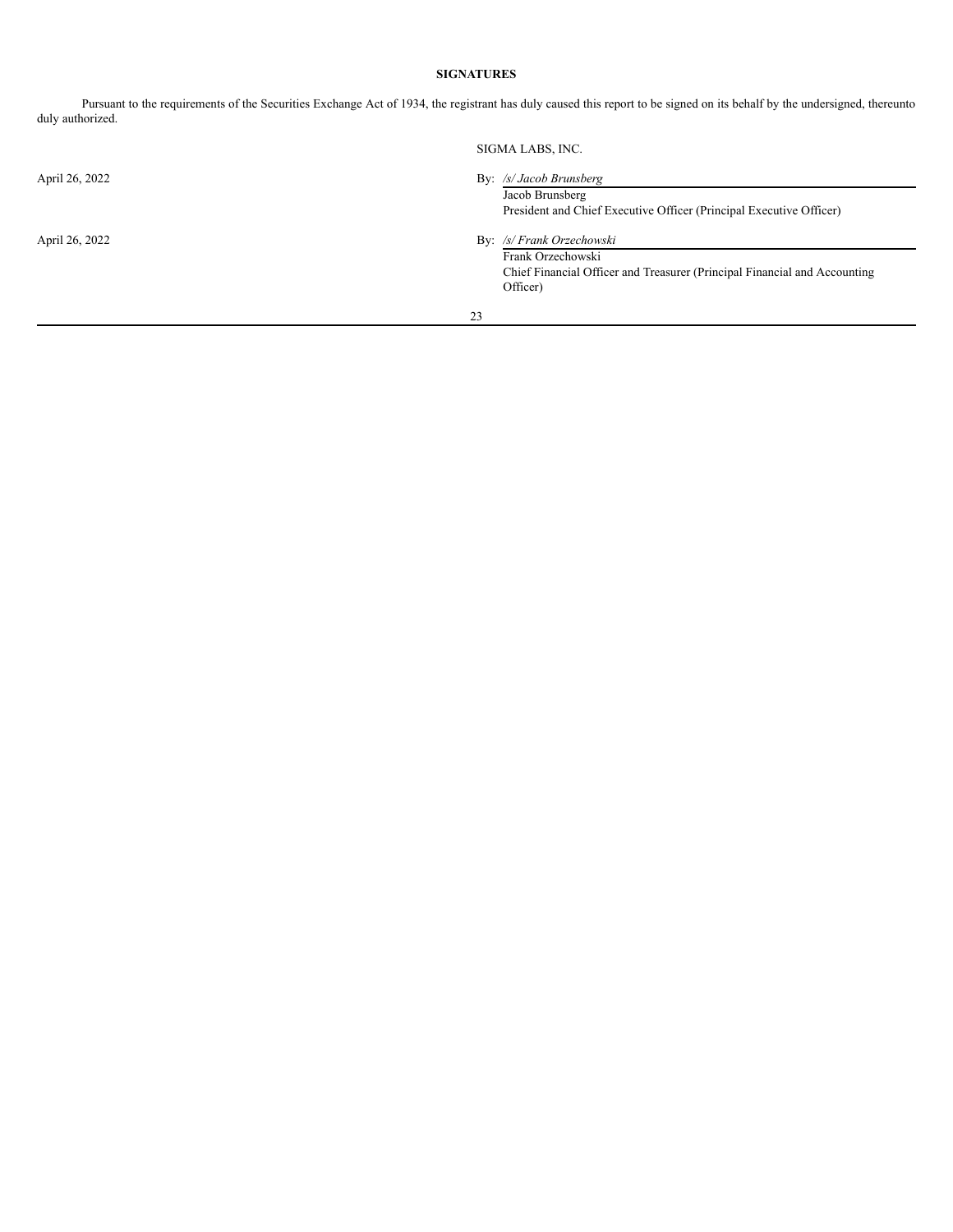#### **Certification of Principal Executive Officer Pursuant to Section 302 of the Sarbanes-Oxley Act of 2002**

I, Jacob Brunsberg, certify that:

1. I have reviewed this quarterly report on Form 10-Q of Sigma Labs, Inc.;

2. Based on my knowledge, this report does not contain any untrue statement of a material fact or omit to state a material fact necessary to make the statements made, in light of the circumstances under which such statements were made, not misleading with respect to the period covered by this report;

3. Based on my knowledge, the financial statements, and other financial information included in this report, fairly present in all material respects the financial condition, results of operations and cash flows of the registrant as of, and for, the periods presented in this report;

4. The registrant's other certifying officer and I are responsible for establishing and maintaining disclosure controls and procedures (as defined in Exchange Act Rules 13a-15(e) and 15d-15(e)) and internal control over financial reporting (as defined in Exchange Act Rules 13a-15(f) and 15d-15(f)) for the registrant and have:

(a) Designed such disclosure controls and procedures, or caused such disclosure controls and procedures to be designed under our supervision, to ensure that material information relating to the registrant, including its consolidated subsidiaries, is made known to us by others within those entities, particularly during the period in which this quarterly report is being prepared;

(b) Designed such internal control over financial reporting, or caused such internal control over financial reporting to be designed under our supervision, to provide reasonable assurance regarding the reliability of financial reporting and the preparation of financial statements for external purposes in accordance with generally accepted accounting principles;

(c) Evaluated the effectiveness of the registrant's disclosure controls and procedures and presented in this report our conclusions about the effectiveness of the disclosure controls and procedures, as of the end of the period covered by this report based on such evaluation; and

(d) Disclosed in this report any change in the registrant's internal control over financial reporting that occurred during the registrant's most recent fiscal quarter (the registrant's fourth fiscal quarter in the case of an annual report) that has materially affected, or is reasonably likely to materially affect, the registrant's internal control over financial reporting; and

5. The registrant's other certifying officer and I have disclosed, based on our most recent evaluation of internal control over financial reporting, to the registrant's auditors and the audit committee of the registrant's board of directors (or persons performing the equivalent functions):

(a) All significant deficiencies and material weaknesses in the design or operation of internal control over financial reporting which are reasonably likely to adversely affect the registrant's ability to record, process, summarize and report financial information; and

(b) Any fraud, whether or not material, that involves management or other employees who have a significant role in the registrant's internal control over financial reporting.

Date: April 26, 2022

By: */s/ Jacob Brunsberg*

Name: Jacob Brunsberg Title: President and Chief Executive Officer (Principal Executive Officer)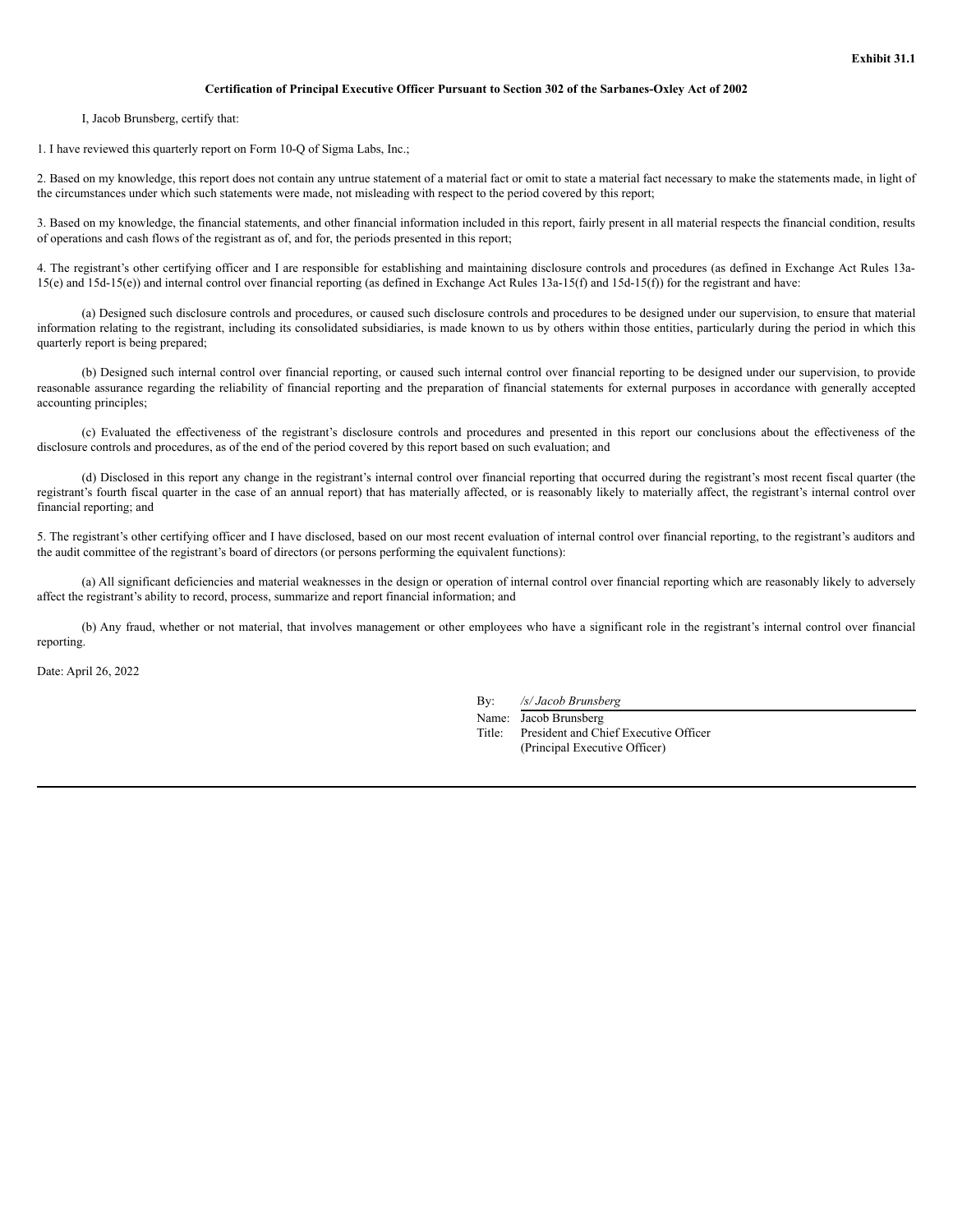#### **Certification of Principal Financial Officer Pursuant to Section 302 of the Sarbanes-Oxley Act of 2002**

I, Frank Orzechowski, certify that:

1. I have reviewed this quarterly report on Form 10-Q of Sigma Labs, Inc.;

2. Based on my knowledge, this report does not contain any untrue statement of a material fact or omit to state a material fact necessary to make the statements made, in light of the circumstances under which such statements were made, not misleading with respect to the period covered by this report;

3. Based on my knowledge, the financial statements, and other financial information included in this report, fairly present in all material respects the financial condition, results of operations and cash flows of the registrant as of, and for, the periods presented in this report;

4. The registrant's other certifying officer and I are responsible for establishing and maintaining disclosure controls and procedures (as defined in Exchange Act Rules 13a-15(e) and 15d-15(e)) and internal control over financial reporting (as defined in Exchange Act Rules 13a-15(f) and 15d-15(f)) for the registrant and have:

(a) Designed such disclosure controls and procedures, or caused such disclosure controls and procedures to be designed under our supervision, to ensure that material information relating to the registrant, including its consolidated subsidiaries, is made known to us by others within those entities, particularly during the period in which this quarterly report is being prepared;

(b) Designed such internal control over financial reporting, or caused such internal control over financial reporting to be designed under our supervision, to provide reasonable assurance regarding the reliability of financial reporting and the preparation of financial statements for external purposes in accordance with generally accepted accounting principles;

(c) Evaluated the effectiveness of the registrant's disclosure controls and procedures and presented in this report our conclusions about the effectiveness of the disclosure controls and procedures, as of the end of the period covered by this report based on such evaluation; and

(d) Disclosed in this report any change in the registrant's internal control over financial reporting that occurred during the registrant's most recent fiscal quarter (the registrant's fourth fiscal quarter in the case of an annual report) that has materially affected, or is reasonably likely to materially affect, the registrant's internal control over financial reporting; and

5. The registrant's other certifying officer and I have disclosed, based on our most recent evaluation of internal control over financial reporting, to the registrant's auditors and the audit committee of the registrant's board of directors (or persons performing the equivalent functions):

(a) All significant deficiencies and material weaknesses in the design or operation of internal control over financial reporting which are reasonably likely to adversely affect the registrant's ability to record, process, summarize and report financial information; and

(b) Any fraud, whether or not material, that involves management or other employees who have a significant role in the registrant's internal control over financial reporting.

Date: April 26, 2022

By: */s/ Frank Orzechowski*

Name: Frank Orzechowski

Title: Chief Financial Officer, Treasurer (Principal Financial and Accounting Officer)